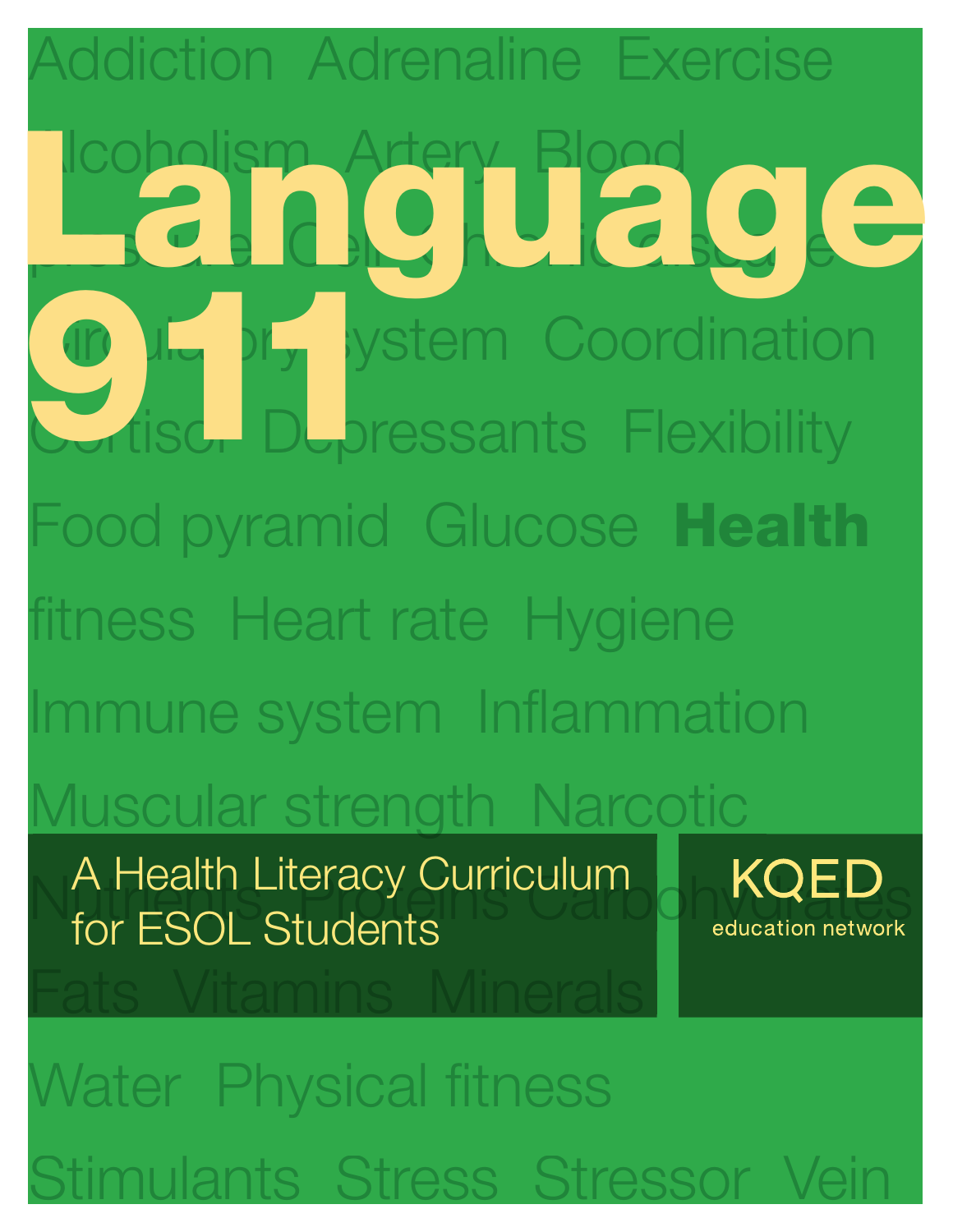# Language 911: A Health Literacy Curriculum for ESOL Students

Health People 2010 defines health literacy as *"The degree to which individuals have the capacity to obtain, process, and understand basic health information and services needed to make appropriate health decisions."*

The lessons in this booklet focus on health literacy and are specifically designed for ESOL learners. They are appropriate for different levels of student competence, and each one specifies the targeted level range. Intended to be incorporated into existing curriculum, the activities may be adapted for different student groups, such as  $8<sup>th</sup>$ -through 12<sup>th</sup>-grade students on health or health education programs. The secondary education national health standards to which this curriculum aligns can be found at the end of the booklet.

In this curriculum we seek to develop health literacy in students by exploring factors that impact their health: healthcare and access to it, the impact of race, linguistic and cultural barriers, as well as issues relating to everyday choices regarding living healthily. The intention is to empower students in caring for their health while also validating cultural difference.

While the lesson plans reference KQED programming, each lesson is free standing and the use of video clips is optional. *Unnatural Causes: Is Inequality Making Us Sick?* is a PBS documentary that examines the broader issues around health in America today, issues such as social class, diet, environment, life opportunities etc., and some of the lessons reference specific segments from this documentary. Other programs are listed as useful resources to enrich a health literacy curriculum.

## **Acknowledgements**

The curriculum in this booklet has been developed by the following ESOL practitioners: **Cora Chen** - City College, San Francisco cchen@ccsf.edu **Ann Fontanella** - City College, San Francisco afontane@ccsf.edu **Catherine Hartman** - City College, San Francisco catherine\_hartman@yahoo.com **Matt Holsten** - City College, San Francisco matt@kimatt.net **Kim Lee** - City College, San Francisco kwlee@ccsf.edu **Tina Martin** - City College, San Francisco (promotion) tina\_martin@sbcglobal.net **Terri Massin** - City College, San Francisco tmassin@ccsf.edu **Amy Parker** - Academy of Art University, San Francisco amyparker55@hotmail.com

## **Feedback**

We are interested in your comments, questions and/or further suggestions regarding these materials. Contact: **Maxine Einhorn** at meinhorn@kqed.org

Information about this project & resources Media Literacy Project KQED Education Network www.kqed.org/education/digitalmedia/media-literacy.jsp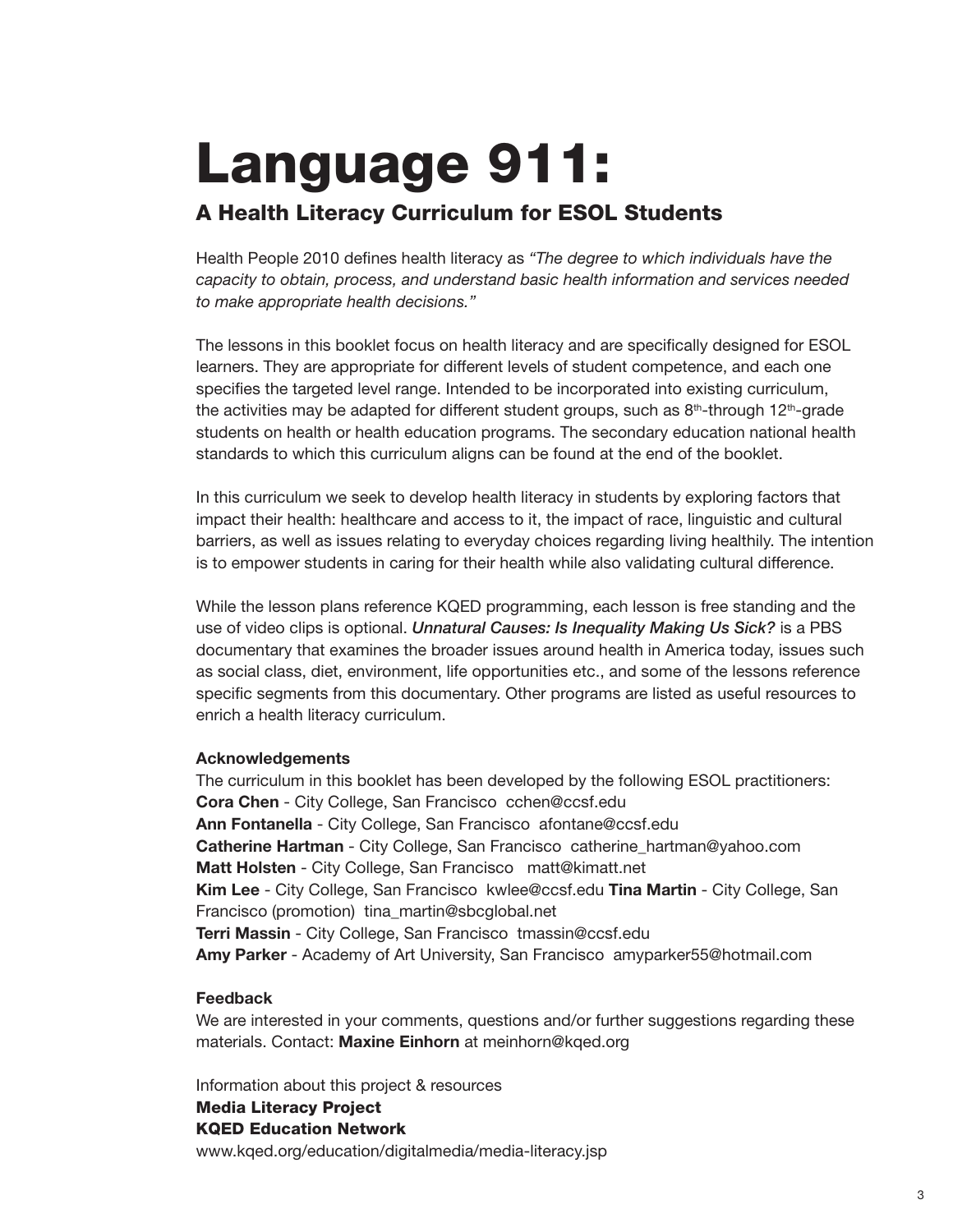## **MEDIA RESOURCES**

## **Unnatural Causes: Is Inequality Making Us Sick?** www.unnaturalcauses.org/

A seven part series exploring racial and socioeconomic inequities in health

- Lessons and Learning Opportunities for Students and Teachers at www.unnaturalcauses.org/for\_educators.php
- Video clips at www.unnaturalcauses.org/video\_clips.php

## **Critical Condition**

www.pbs.org/pov/pov2008/criticalcondition/preview.html

What happens if you fall sick and are one of 47 million people in America without health insurance? "Critical Condition" by Roger Weisberg puts a human face on the nation's growing health care crisis by capturing the harrowing struggles of four critically ill Americans who discover that being uninsured can cost them their jobs, health, home, savings, and even their lives. *A production of Public Policy Productions in association with Thirteen/ WNET New York and American Documentary | P.O.V.*

## **Health Dialogues**

## www.kqed.org/healthdialogues

Health Dialogues, a special series from *The California Report,* engages listeners in an ongoing discussion of California health care issues that are important to the underserved: children, low-income residents, minorities, people with disabilities, immigrants, and rural and migrant worker communities in particular. The series seeks to generate and facilitate dialogue between communities, health care providers and policy-makers.

## *Sample program*

## May 2008 **"Immigrant Health"**

Why is it that Latino, and other, immigrants have unexpectedly good health, despite risk factors like poverty and low education? Researchers call this "the Latino paradox" and the "healthy immigrant effect." Evidence suggests that strong families and intricate social ties may keep recent immigrants healthier, at least for a while. These protective factors seem to erode the longer newcomers live in the U.S.

## **QUEST segments on health**

A KQED Multimedia Series Exploring Northern California Science, Environment and Nature www.kqed.org/quest

## **FRONTLINE: Sick Around the World**

www.pbs.org/wgbh/pages/frontline/sickaroundtheworld/

FRONTLINE teams up with veteran Washington Post foreign correspondent T.R. Reid to find out how five other capitalist democracies—the United Kingdom, Japan, Germany, Taiwan and Switzerland—deliver health care, and what the United States might learn from their successes and their failures.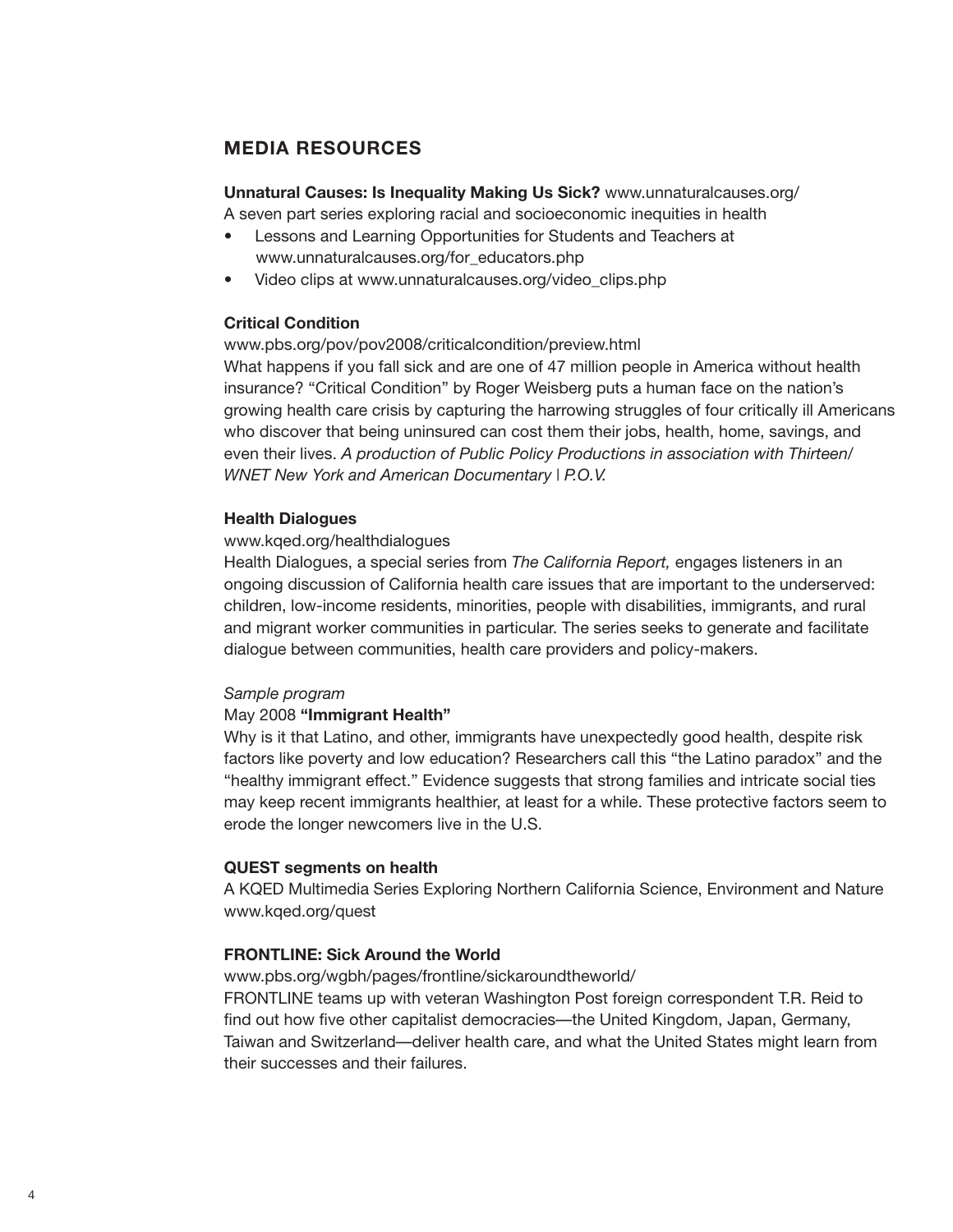## **ON-LINE RESOURCES**

## **PBS Teachers**

Resources on health and fitness www.pbs.org/teachers/healthfitness/

### **Project Shine**

Shine MetLife Foundation – Health literacy Initiative Practical communication in health care settings – units on topics related to health and wellness

Advanced Beginning ESL Health Units www.projectshine.org/healthliteracy/advbegunits.htm

Intermediate ESL Health Units www.projectshine.org/healthliteracy/intermunits.htm

## **English Language & ESL Lessons for (Public) Health Literacy Education & Communication Skills**

www.eslflow.com/humanbodylessonplans.html Vocabulary and health related dialogue and useful lesson plans for ESL practitioners

## **Picture Stories for Adult ESL Health Literacy**

Created by Kate Singleton Fairfax County (Virginia) Public Schools www.cal.org/caela/esl\_resources/Health/healthindex.html Ideas and activities using picture stories to promote health literacy in adult ESL students

## **McRel Standards**

For aligning health curriculum with 8th-through 12th-grade standards www.mcrel.org/compendium/search.asp?Action=Search&SubjectName=17&GradeOption=AL L&Keyword=&KeywordOption=AND&Vocabulary=&VocabularyOption=AND&Topic=&TopicOpti on=AND&Submit1=Submit+Search Standards 2, 3, 4, 6 & 7

## **CDC's School Health Education Resources (SHER) National Health Education Standards (NHES)**

For aligning health curriculum with  $8<sup>th</sup>$ -through 12<sup>th</sup>-grade standards www.cdc.gov/healthyyouth/sher/standards/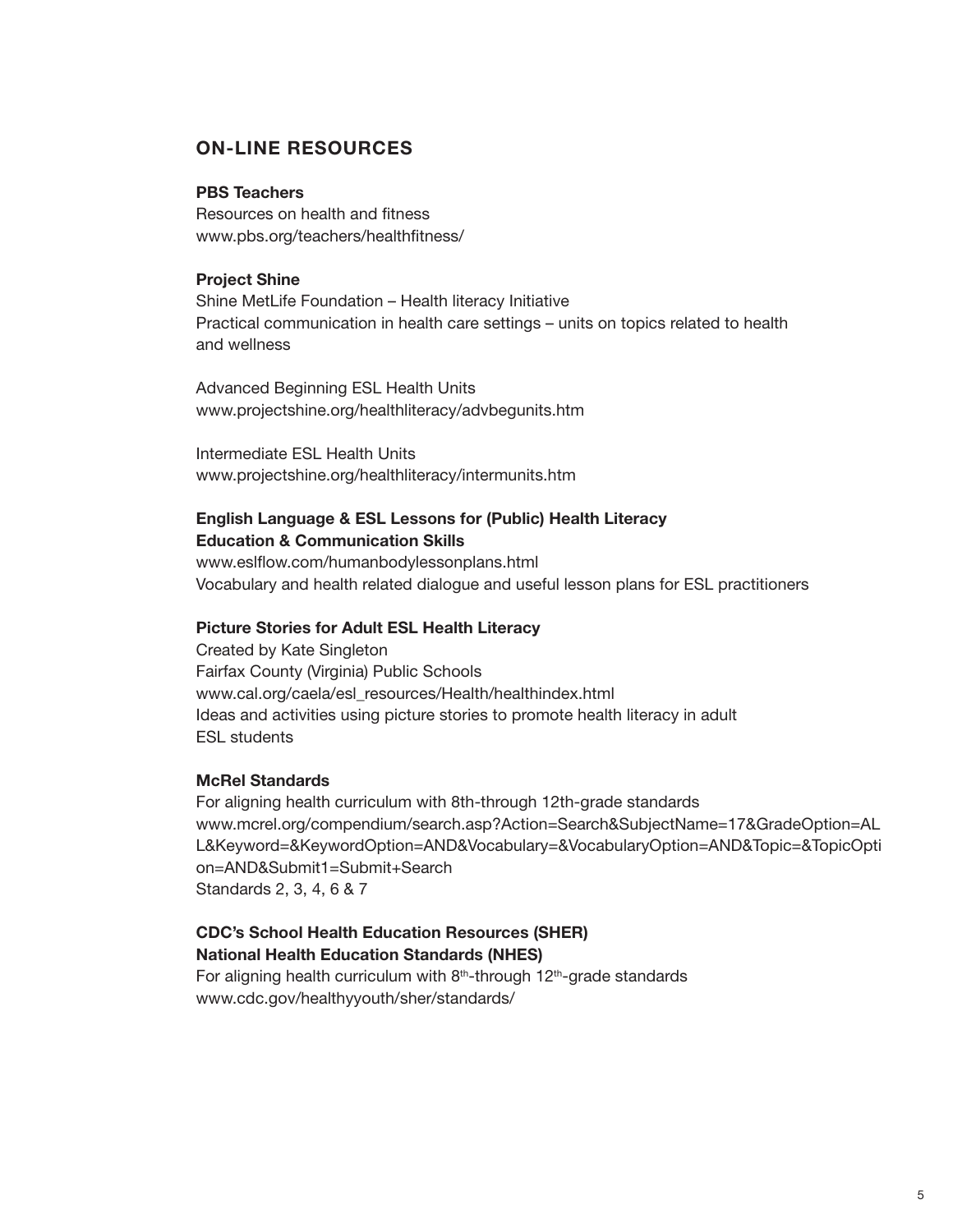## **FACTS from** *Unnatural Causes: Is Inequality Making Us Sick?*

See quiz at www.unnaturalcauses.org/assets/uploads/file/quiz\_answers\_only.pdf

## **How does American life expectancy compare to that of other countries?**

American life expectancy is 77.9 years. We are tied with South Korea and Denmark for  $29<sup>th</sup>$ -31<sup>st</sup> place despite being the second wealthiest country on the planet. Even citizens of countries considerably poorer than ours, including Costa Rica, Chile and Greece, live longer on average than we do.

## **How much does the U.S. spend per person on health care compared to the average of the other industrialized countries?**

Two and a half times as much. We spent \$6,102 per person on medical care in 2004 15.3% of our GDP. That's more than double the \$2,552 median of the 30 Organization for Economic Co-operation and Development countries. So why are our health outcomes among the worst in the industrialized world, even as our medical costs continue to escalate?

## **How much does chronic illness cost the U.S. each year in lost work productivity?**

\$1.1 trillion. According to a 2007 study by the Milken Institute, the financial burden of chronic illnesses such as heart disease and diabetes goes far beyond actual medical expenses (\$277 billion in 2003). Our poor health takes a even greater toll on economic productivity in the form of extra sick days, reduced performance by ailing workers and other losses not directly related to medical care.

## **On average, which of the following is the best predictor of one's health?**

Whether or not you are wealthy. The single strongest predictor of health is our position on the class pyramid. Those at the top have the most power and resources, and on average live longer and healthier lives. Those on the bottom are exposed to many health threats over which they have little or no control – insecure and low-paying jobs, mounting debt, poor child care, poor quality housing, less access to healthy food, unreliable transportation, and noisy and violent living conditions – that increase their risk of chronic disease and early death. Even among smokers, poor smokers face a higher mortality risk than rich smokers. Those of us in the middle are still worse off than those at the top.

## **African American men in Harlem have a shorter life expectancy from age five than which of the following groups?**

A. Japanese B. Bangladeshis C. Cubans D. Algerians living in Paris E. All of the above

E. All of the above. Even males in Bangladesh, one of the poorest countries in the world, have a better chance of reaching age 65 than African American males in Harlem. The biggest killers in poor African American communities are not drugs or bullets but chronic diseases like stroke, diabetes and heart disease.

## **Further surprising facts at**

www.unnaturalcauses.org/assets/uploads/file/quiz\_answers\_only.pdf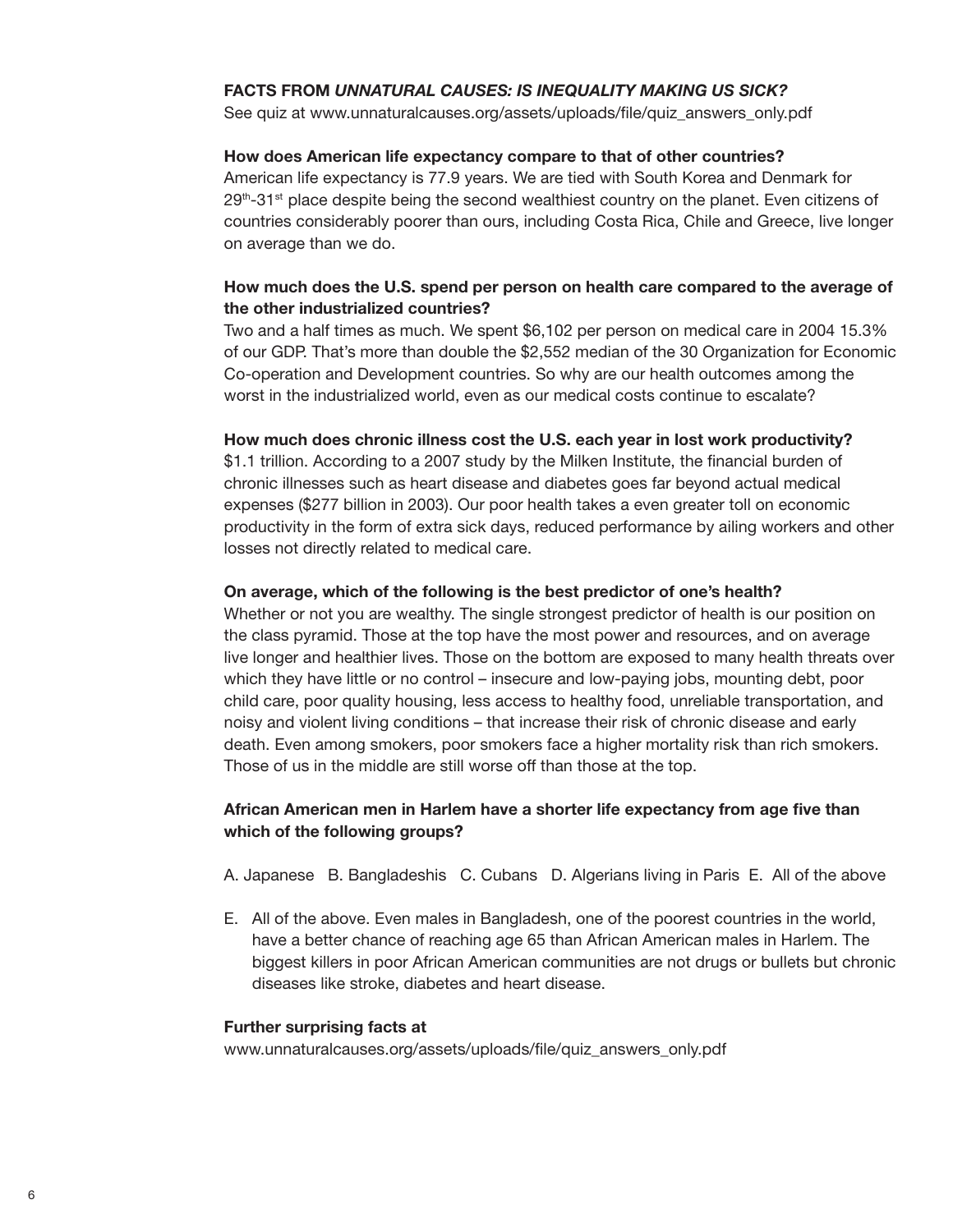## **HEALTH VOCABULARY**

#### **Addiction**

A strong desire to do something, even though it is harmful Examples: smoking, drinking alcohol, using harmful drugs such as cocaine, crack, marijuana

#### **Adrenaline**

A chemical produced by the body that makes your heart beat faster

#### **Aerobic exercise**

Exercise that uses a great deal of oxygen for a long period of time Example: run a mile or two without stopping

#### **Alcoholism**

A disease in which a person is dependent on alcohol

### **Artery**

A blood vessel that carries blood away from the heart

#### **Blood pressure**

The force of blood against the artery walls

**Cell** The smallest living part of the body

#### **Chronic disease**

A disease that continues for a long time and cannot be cured

#### **Circulatory system**

Body system that moves oxygen, food, and waste through the body

#### **Coordination**

The ability to use body parts and senses together for movement

**Cortisol** The primary stress hormone

#### **Depressants**

Drugs that slow down body functions Examples: liquor, beer, wine, and all drinks with alcohol

#### **Flexibility**

The ability to bend and move your body easily; you can move your arms and legs in many directions.

#### **Food group**

Foods that contain the same nutrients

#### **Food pyramid**

A diagram showing human nutritional needs, such as the Food Guide Pyramid which is a guide that shows how many servings are needed from each food group each day

#### **Glucose**

Blood sugar

#### **Health fitness**

Having the heart, lungs, muscles, and joints in top condition

#### **Heart rate**

The number of times your heart beats in one minute

#### **Hygiene**

Conditions or practices of cleanliness

#### **Immune system**

The system by which your body protects itself against disease

#### **Inflammation**

Swelling and soreness on or in a part of your body

#### **Muscular strength**

The amount of force your muscles can produce; strong muscles help you lift, push, kick or pull objects.

#### **Narcotic**

A drug that slows down the nervous system and relieves pain Example: morphine—used to control pain

#### **Nutrients**

Substances in food that your body uses

- Proteins used for growth and repair of cells and to supply energy
- Carbohydrates the most useful supply of energy for your body
- Fats used by the body for energy and to help store some vitamins
- Vitamins help regulate body processes and fight disease
- Minerals help regulate body processes and build new cells
- Water helps with digestion; makes up most of your blood; helps remove waste products; and regulates body temperature

#### **Physical fitness**

Having your body in top condition

#### **Stimulants**

A drug that speeds up body functions such as: caffeine found in chocolate, coffee, tea and some sodas etc.

#### **Stress**

Physical, mental, or emotional response to events that causes bodily or mental tension Stress is any outside force or event that has an effect on our body or mind.

#### **Stressor**

Things that cause you stress

#### **Vein**

A blood vessel that carries blood to the heart

#### **Sources**

Adapted from www.jefferson.k12.ky.us/Students/ Vocab/ESPLVocabulary.pdf

www.timethoughts.com/stress/ definition-of-stress.htm

## **For comprehensive healthrelated vocabulary list, see**

www.eslflow.com/ humanbodylessonplans.html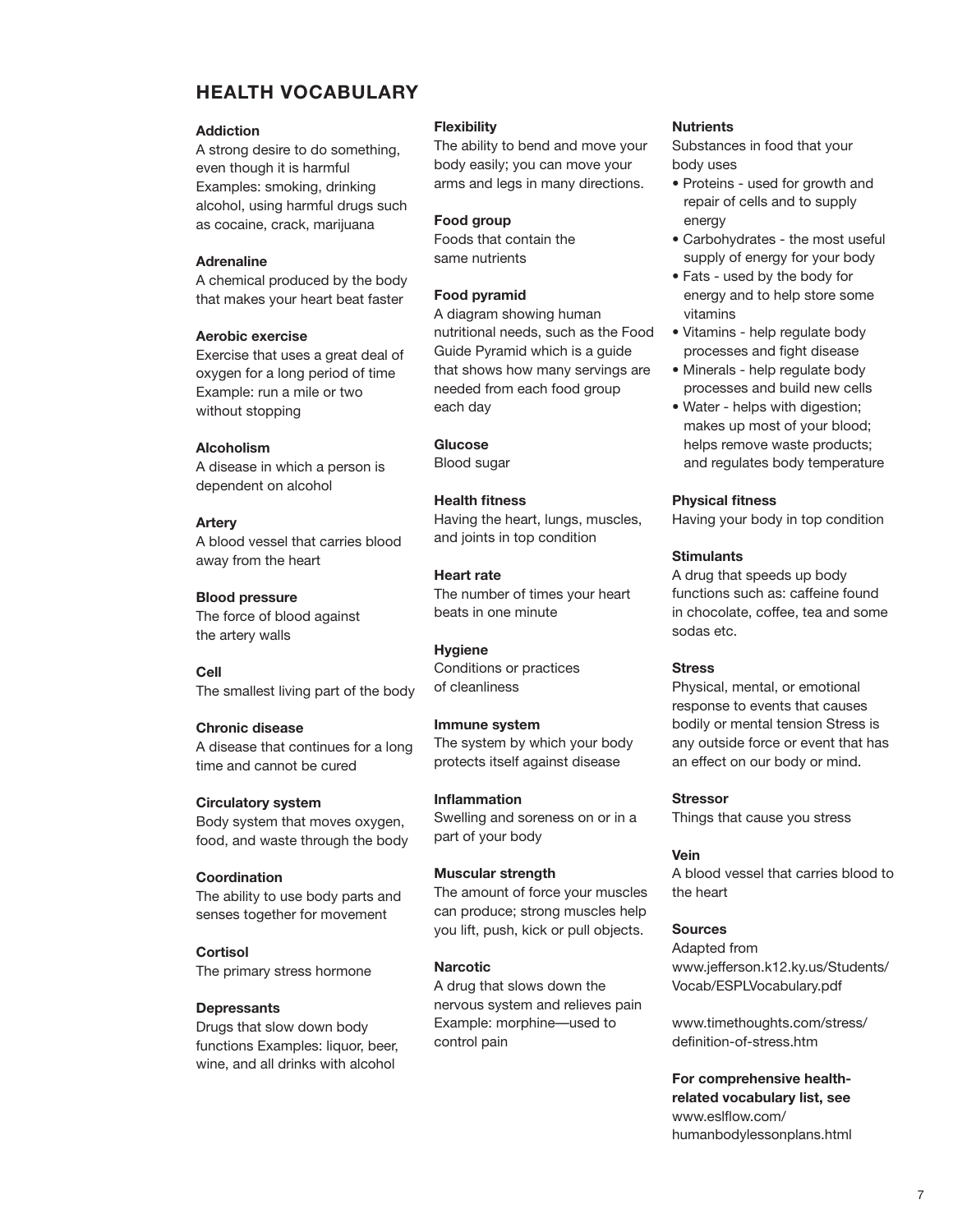## **Food Pyramids: What We Eat and Who We Are**

#### Aim

To raise students' awareness of the nutritional value of what they and their families are eating and how what they eat may or may not have changed since they arrived in the United States.

#### **OBJECTIVES**

At the end of this lesson, students will be able to:

- Identify the food groups as defined by the USDA.
- Interpret the various food pyramids as defined by the USDA.
- Evaluate the food pyramids and how the pyramids relate to their home cultures.
- Access the Internet tools that assist in exercise and healthy diets.
- Share information about their home countries' general food guidelines.

#### **TARGET GROUP**

Intermediate to high-level ESL students (level 4 to level 8)

(For the purpose of this lesson, the target group levels range from 1 through 8, with the following guidelines:

 $1 =$  beginning,  $5 =$  intermediate, 8 = advanced.) Lessons can also be adapted for 8<sup>th</sup>-through 12<sup>th</sup>-grade students on health or health education programs.

LENGTH

4 class periods of 50 to 70 minutes each

### **OVERVIEW**

In this lesson, students record what they are eating, compare cultural values of healthy nutrition and evaluate the recommendations of the U.S. Department of Agriculture (USDA) as a guide to eating healthily.

#### Day One

#### Schema Building

1. Give students examples of meals—breakfast, lunch, dinner and snacks—that were eaten the day before.

| <b>Student</b><br><b>Name</b> | <b>Breakfast</b>                                                            | <b>Lunch</b>                                                                                         | Dinner                                                                             | <b>Snack</b>            |
|-------------------------------|-----------------------------------------------------------------------------|------------------------------------------------------------------------------------------------------|------------------------------------------------------------------------------------|-------------------------|
| Hungry<br>Student             | Piece of<br>toast with<br>butter;<br>orange; cup<br>of coffee with<br>sugar | Tuna salad<br>sandwich<br>with<br>mayonnaise,<br>celery and<br>onions:<br>potato chips;<br>candy bar | Chicken with<br>noodles,<br>carrots.<br>mushrooms,<br>oil and<br>broccoli;<br>soda | Banana:<br>potato chips |

2. Ask students what Hungry Student ate yesterday, practicing past tense.

#### **Example:**

*For breakfast, Hungry Student ate a piece of toast, … For lunch, she had a tuna salad sandwich, …*

- 3. Ask students to write down what they ate the day before. As resources, bring in real food items, advertisements and photos. This is a good opportunity to review count and noncount items as well as units and packaging (a dozen, a bag of, a slice of and so on).
- 4. To practice vocabulary and past tense, have students circulate and ask three other classmates (as linguistically diverse as possible) what they ate. Review past tense and model past tense questions: **Examples:**

*What did you eat for breakfast yesterday? What did you have for lunch yesterday? Did you eat snacks yesterday?*

Have students use the following chart to record their findings.

| <b>Student</b><br><b>Name</b> | <b>Breakfast</b> | Lunch | <b>Dinner</b> | <b>Snack</b> |
|-------------------------------|------------------|-------|---------------|--------------|
|                               |                  |       |               |              |
|                               |                  |       |               |              |
|                               |                  |       |               |              |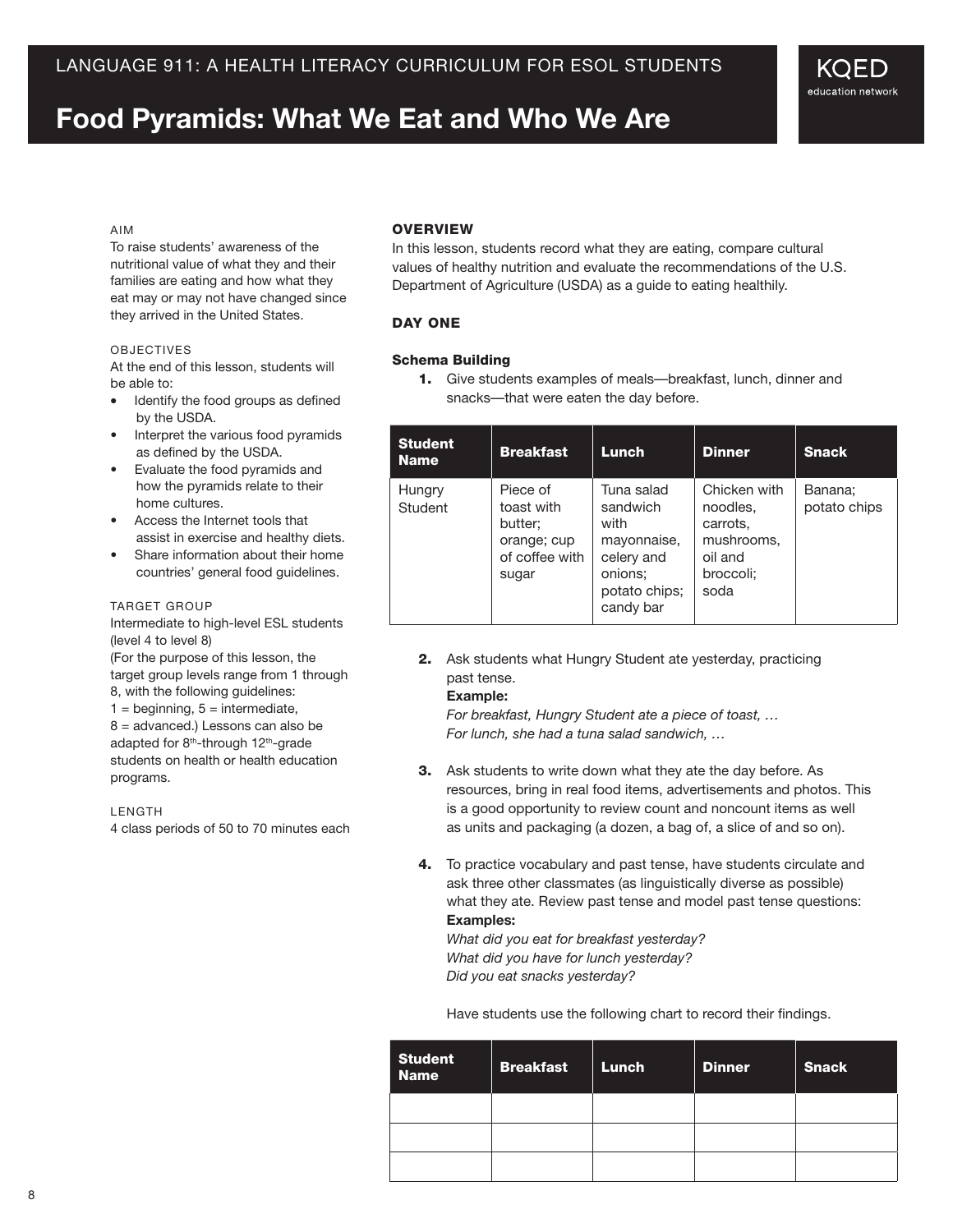MATERIALS Food pyramids www.MyPyramid.gov

*The Jungle Effect: A Doctor Discovers the Healthiest Diets From Around the World — Why They Work and How to Bring Them Home,* Dr. Daphne Miller, HarperCollins (2008) *www.drdaphne.com/thejungleeffect/ index.php*

*Unnatural Causes: Is Inequality Making Us Sick?* www.unnaturalcauses.org, Episode 3: "Becoming American" (video excerpt can be streamed at *www.unnaturalcauses.org/video\_clips\_ detail.php?res\_id=215)*

- 5. Give students a copy of the latest USDA Food Pyramid. This food pyramid changes often. This is the latest version from 2005. The approximate percentages of food in each category are listed below the pyramid.
- 6. Review the different categories of food (grains, vegetables, fruits, oils, milk/dairy, meat/beans), eliciting examples of each. If you have access to a computer, go to www.mypyramid.gov/pyramid/index. html to show lists of food from each category.

#### Food Pyramid's New Dimensions



30% 22% 15% 2% 21% 10% From *www.mypyramid.gov/pyramid/index.html*

7. Have the students sit in groups of four and look at their menus from the prior day.

| <b>Grains</b> | Vegetables   Fruits | <b>Oils</b> | <b>Milk/Dairy</b> | <b>Meat/Beans</b> |
|---------------|---------------------|-------------|-------------------|-------------------|
|               |                     |             |                   |                   |
|               |                     |             |                   |                   |
|               |                     |             |                   |                   |
|               |                     |             |                   |                   |
|               |                     |             |                   |                   |

- 8. Alternatively, each student can write what he or she ate on slips of colored paper and put them into piles under the appropriate heading.
- 9. Have students try to figure out approximate percentages for each category of food they ate.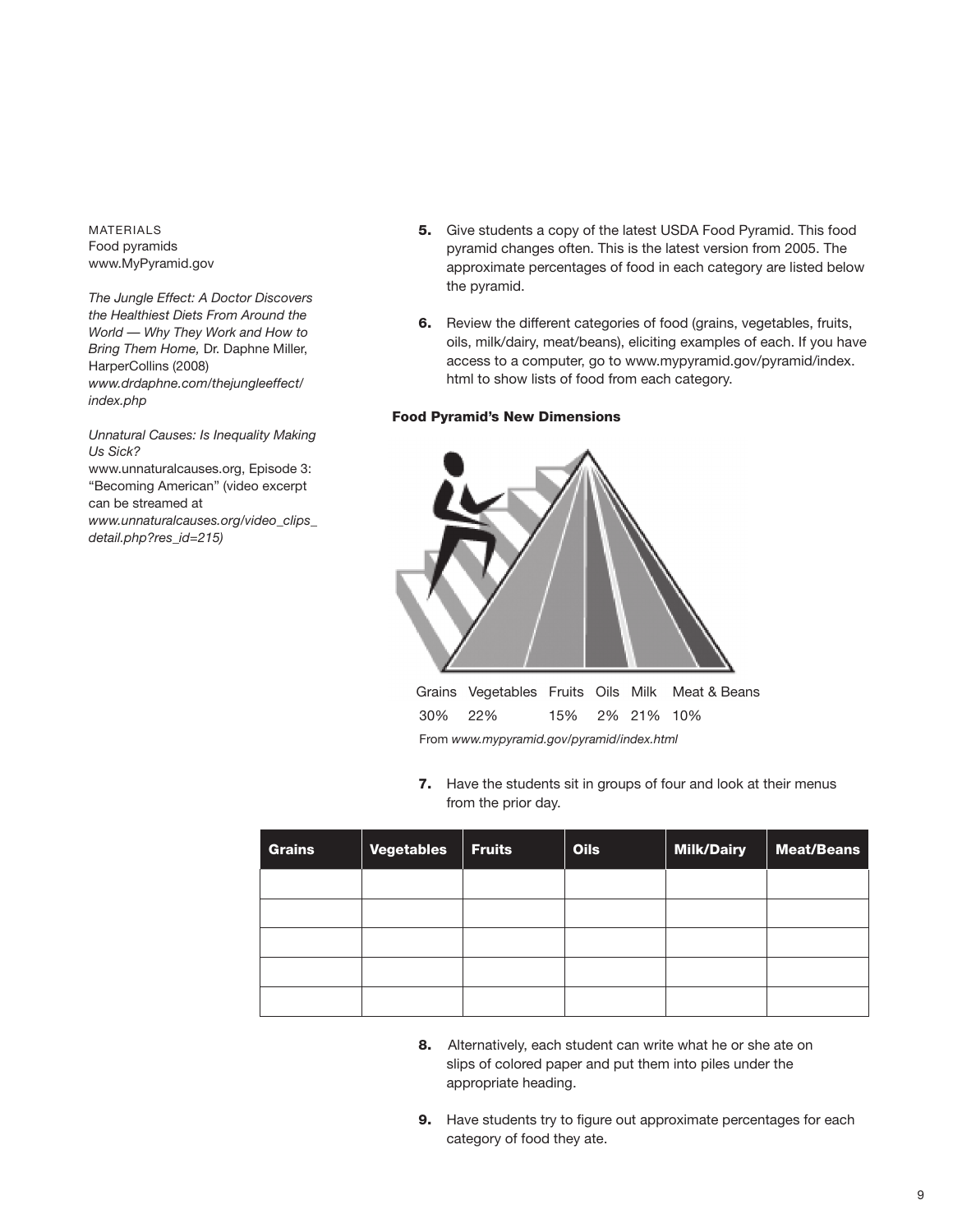## Day Two

- 1. As a class, discuss whether you think the food pyramid offers a healthy diet. This should not be a simple yes or no.
	- Elicit disagreement and honest discussion.
	- Discuss financial limitations.
	- Compare and contrast students' different views about what constitutes a healthy diet.
	- Compare cultural differences and assumptions.
- 2. Ask students to work in small groups and choose a different food pyramid model from the selection provided by Google images at *http:// images.google.com/images?hl=en&q=food+pyramids&btnG=Search +Images&gbv=2*. Students can choose the Asian food pyramid, the Traditional Chinese Medicine pyramid, the Latin American pyramid or the Okinawa (Japanese) pyramid and take notes on the key features of the model they are examining.
- 3. Ask each group to share its findings. Then as a class discuss the following questions.
	- How are these models similar? How are they different?
	- Why are there so many differences?
	- Do we know anything about the health of these regions and if this is related to the foods people eat?
	- Are food habits changing around the world, away from traditional diets? If so, why?



Sample Asian model From *www.dietbites.com/Pyramid-Diet/asian-pyramid.gif*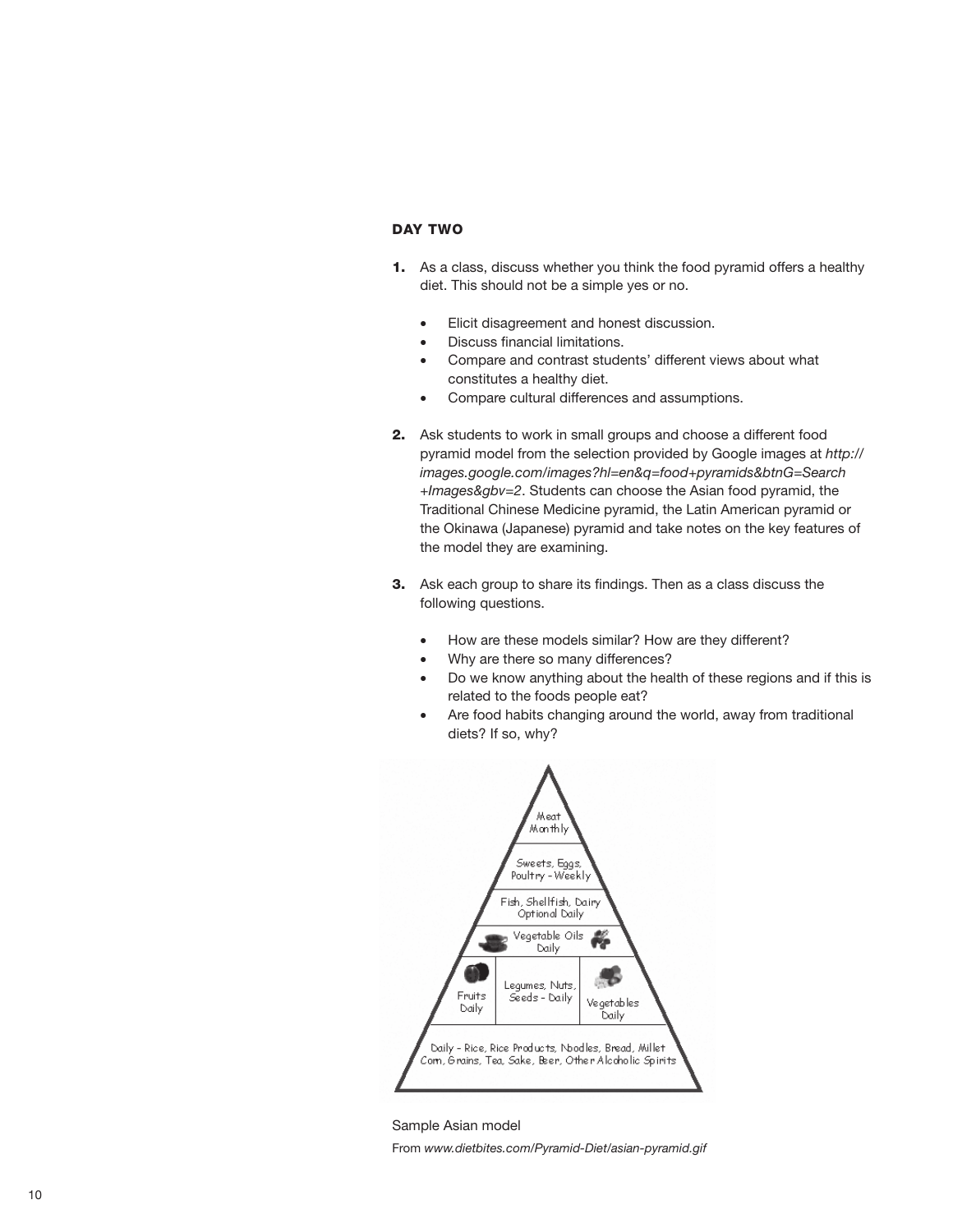## DAY THREE

1. Pass out the following from an interview with Dr. Daphne Miller, published in her book *The Jungle Effect: A Doctor Discovers the Healthiest Diets From Around the World — Why They Work and How to Bring Them Home*. The book and the website are great sources of information on this topic.

*www.drdaphne.com/thejungleeffect/index.php*

The full interview is available at *www.gourmet.com/foodpolitics/2008/05/jungleeffect\_QA*

#### **Christy Harrison Talks with Dr. Miller**

- CH: *Your chapter about diabetes was really interesting …. Your patient had tried the low-carb regime without any success, and he decided that he'd be better off just eating what his Mexican grandmother ate, because she was healthy—so he starts eating these massive burritos every day, from a taqueria in San Francisco.*
- DM: *Yes, for me probably one of the most profound moments was when I was in Copper Canyon, Mexico, and I bought burritos there and compared them to what we call a burrito in San Francisco. You can barely call it the same animal. But that happens everywhere. Look at Chinese food versus Chinese American food. The first time I ate authentic Chinese food I just couldn't even believe it, because Chinese American food is this sickly sweet, white-flour stuff with the occasional vegetable and chunks of deep fried meat—this is what we think of as Chinese food*.
- 2. Elicit opinions of how Mexican, Chinese, Japanese, Russian, Thai and other ethnic foods in the United States compare with the traditional foods in the country of origin.

In multicultural groups, have students compare their traditional meals with how those meals are prepared in local restaurants.

## 3. Watch the clip from *Unnatural Causes***, Episode 3: "Becoming American."**

According to the web site's introduction to the video excerpt, "[r]ecent Latino immigrants are healthier than the average American, despite being generally poorer. Researchers believe that some aspects of immigrant communities may protect health. But for Latinos, the longer they are here, the worse their health becomes. Why?"

The video excerpt can be streamed at *www.unnaturalcauses.org/video\_clips\_detail.php?res\_id=215*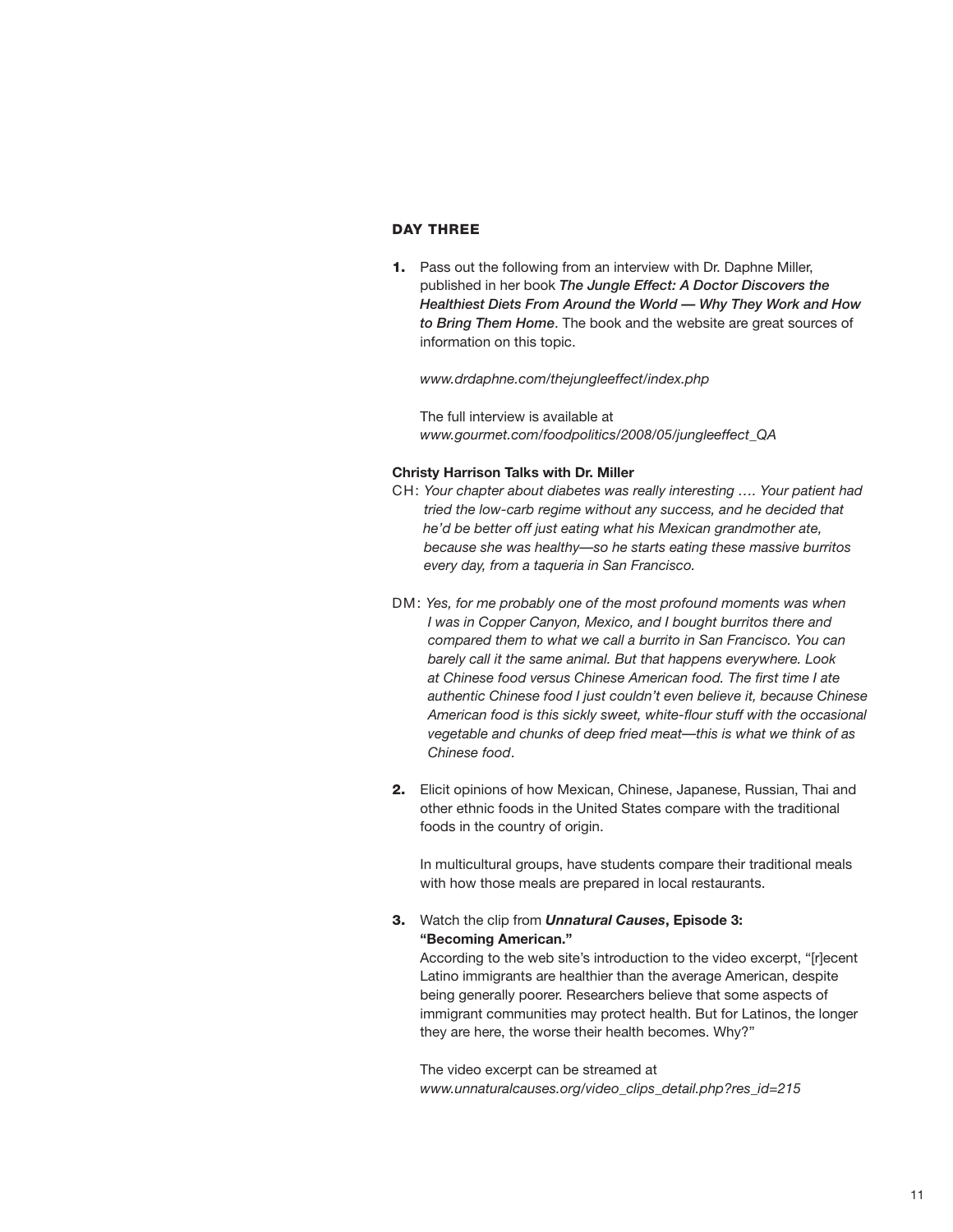After viewing, discuss the clip, what the experts have to say, and the implications for students' health and the health of their families.

**Homework assignment:** Have students chart their meals/snacks for the next 24 hours.

## Day Four

- 1. Ask for students' food charts from their homework assignment.
- 2. Using the USDA food pyramid, chart an example of a student's meals, placing the foods in their appropriate categories.

#### Group Work

Have students create their own food pyramid.

- In a computer lab, show a video clip from the website *www.mypyramid.gov/podcasts/index.html*
- Under "Subjects," click on "My Pyramid Menu Planner." Explain to the students how to log in and that they don't need to use their real name.

Developed by **Terri Massin**, ESL Instructor at City College of San Francisco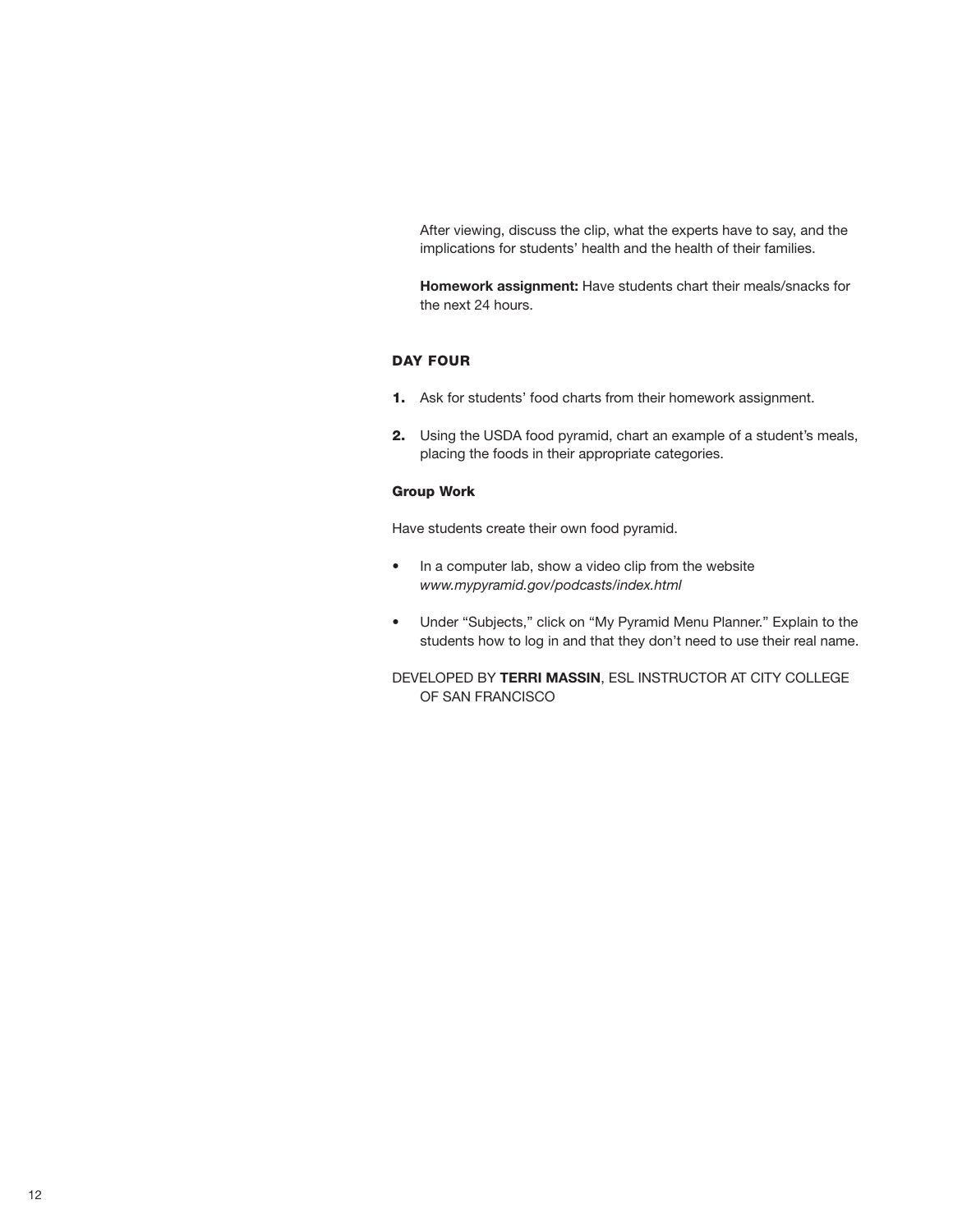## **Living in the United States: Is it good for our health?**

## KQED education network

#### Aim

To increase awareness of the impact of social factors and lifestyle choices and their impact on the overall health of different communities.

#### **OBJECTIVES**

At the end of this session, students will be able to:

- Analyze the factors that promote good health.
- Identify lifestyle choices in immigrant communities that impact health.
- Chart how living in America can impact the health of these communities.
- Explore print and electronic media for information on health.
- Conduct a survey inside and/or outside the classroom.
- Present findings in pairs and small groups.

#### Target Group

High-intermediate to advanced ESL students (level 6 to level 9) (For the purpose of this lesson, the target levels range from 1 through 8, with the following guidelines:  $1 =$  beginning,  $5 =$  intermediate,  $8 =$  advanced.)

Lessons can also be adapted for 8<sup>th</sup>through 12<sup>th</sup>-grade students on health

and health education programs.

#### **OVERVIEW**

In this lesson, students will explore the social conditions and lifestyle choices that impact health in the United States. They will analyze the impact of these conditions and choices on the well-being of immigrants. The lesson will also focus on the behaviors and attitudes that can be learned from immigrant communities to promote health in the general U.S. population. Through analysis of various sources, students will gain a broader perspective on the role that socioeconomic forces play in the health of the U.S. population.

#### DAY ONE

#### 1. Warm-up Activity

Ask students to work individually to develop a concept or mind map. Have them write the phrase "Good Health" in the middle of their map, then ask them to complete the graphic organizer with their ideas on the topic of good health. When they have finished, have them share their responses with a partner or in small groups. Then elicit responses from students and list them on the board.

Good Health (e.g., diet)

#### 2. Discussion

Ask students to work in pairs or small groups to answer the following questions:

- 1. How long have you been living in the United States?
- 2. What lifestyle/dietary habits have you observed?
- 3. What habits have you adopted since living in the United States?
- 4. What contributes to overall good health and well-being?
- 5. How do social and economic conditions influence choices?

#### 3. Conducting a Survey

Ask students to interview classmates regarding changes in their lives since coming to the United States. Have students complete the interview chart while conducting their surveys and report on their findings to classmates in small groups.

#### Living in the United States

| <b>Name</b> | <b>Lifestyle</b><br>Changes | <b>Dietary</b><br><b>Changes</b> | <b>Socioeconomic</b><br><b>Changes</b> |
|-------------|-----------------------------|----------------------------------|----------------------------------------|
|             |                             |                                  |                                        |
|             |                             |                                  |                                        |

#### Optional Assignment

Ask students to conduct the same survey in the community and prepare a short written or oral report on their findings.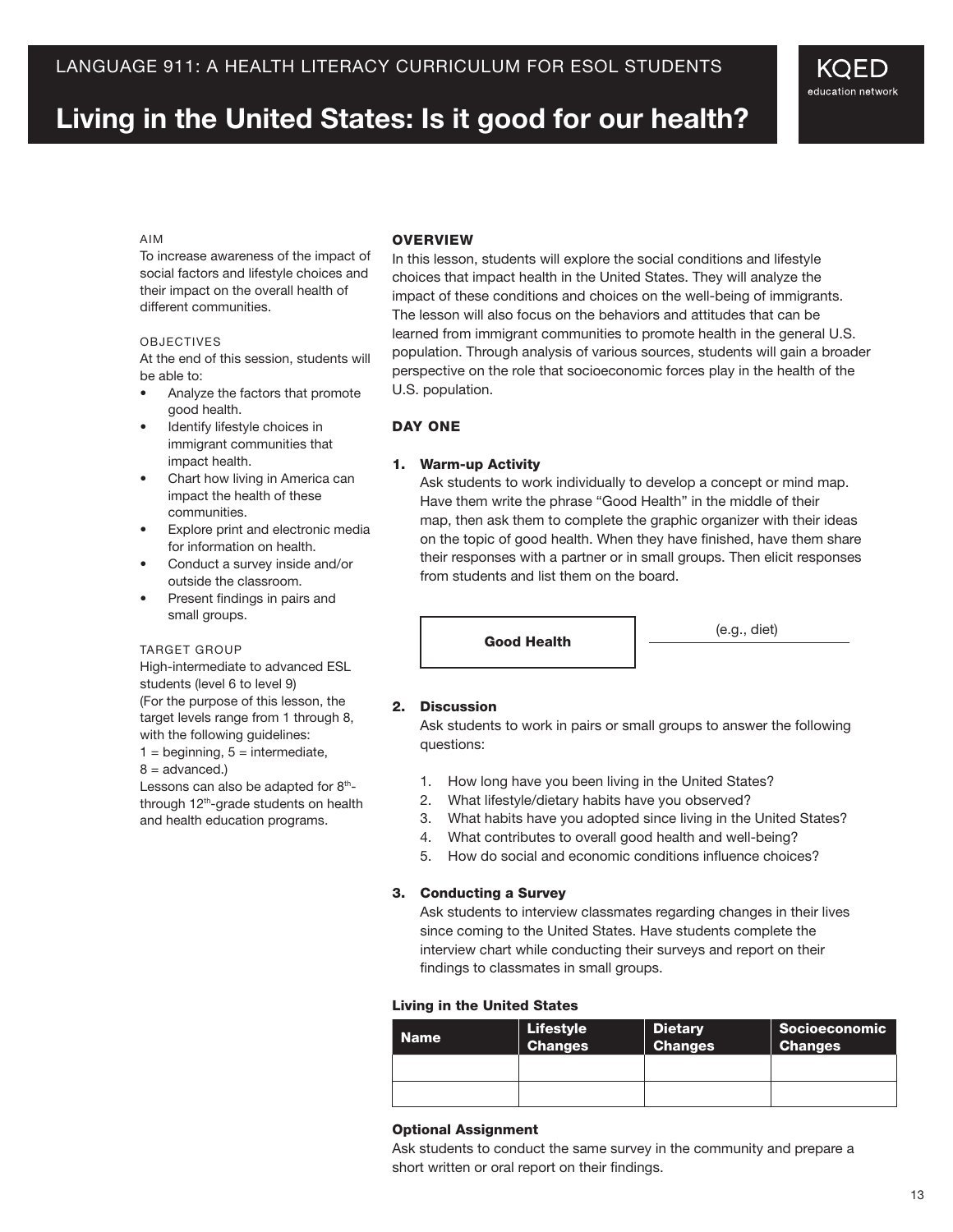**LENGTH** Three 90-minute lessons

#### **MATERIALS**

- *Unnatural Causes:* Is Inequality Making Us Sick? *www.unnaturalcauses.org*
- "Immigrants Pack On Pounds in U.S.," CBS News, December 14, 2004 *www.cbsnews.com/ stories/2004/12/14/health/ main661080.shtml*
- "Latino Mothers: Poor in Wealth, Rich in Health," by Yvette Cabrera, Milwaukee Journal Sentinel, August 11, 2002 *www-tc.pbs.org/unnaturalcauses/ assets/resources/latino\_paradox\_ journal\_sentinel.pdf*

#### Day Two

#### 1. Video Viewing

Prepare the class for viewing the *Latino Paradox* segment from *Unnatural Causes*, *Episode 3*, "**Becoming American**," on immigrant health. *www.unnaturalcauses.org/video\_clips\_detail.php?res\_id=215* 

#### A) Viewing

Before students view the segment, have them do a free-write for 10 minutes on the habits and health of immigrant communities in the United States. Then ask them to share what they wrote with a partner or in small groups.

Ask students to take notes while they view the segment, keeping the following questions in mind.

- 1. How does the health of immigrants change after they move to the United States?
- 2. What is meant by the term *Latino paradox*?
- 3. What social conditions promote good health in immigrant communities?
- 4. What social conditions erode the health of immigrants?

 After they view the segment, have students write a reaction to the content regarding the health of immigrant communities in the United States. Encourage them to share their responses with a partner or in small groups.

#### B) Analysis

For a deeper analysis of the documentary episode, ask students to discuss the following quotes, which focus on the socioeconomic factors that influence health, especially in immigrant communities.

*"As these 'new' Americans become more like 'old' Americans, they get unhealthy. Immigrants bring to this country aspects of culture, of tradition, of tight family networks and community social networks that essentially form a shield around them and allow them to withstand the deleterious, the negative aspects of American culture."* 

- Dr. Tony Iton, Director of the Alameda County Public Health Department
- What factors enable new immigrants to maintain good health in the United States?
- What are some examples of these positive elements in your own immigrant community?
- What factors in U.S. culture have a negative impact on health?
- What conditions erode the health of new immigrants?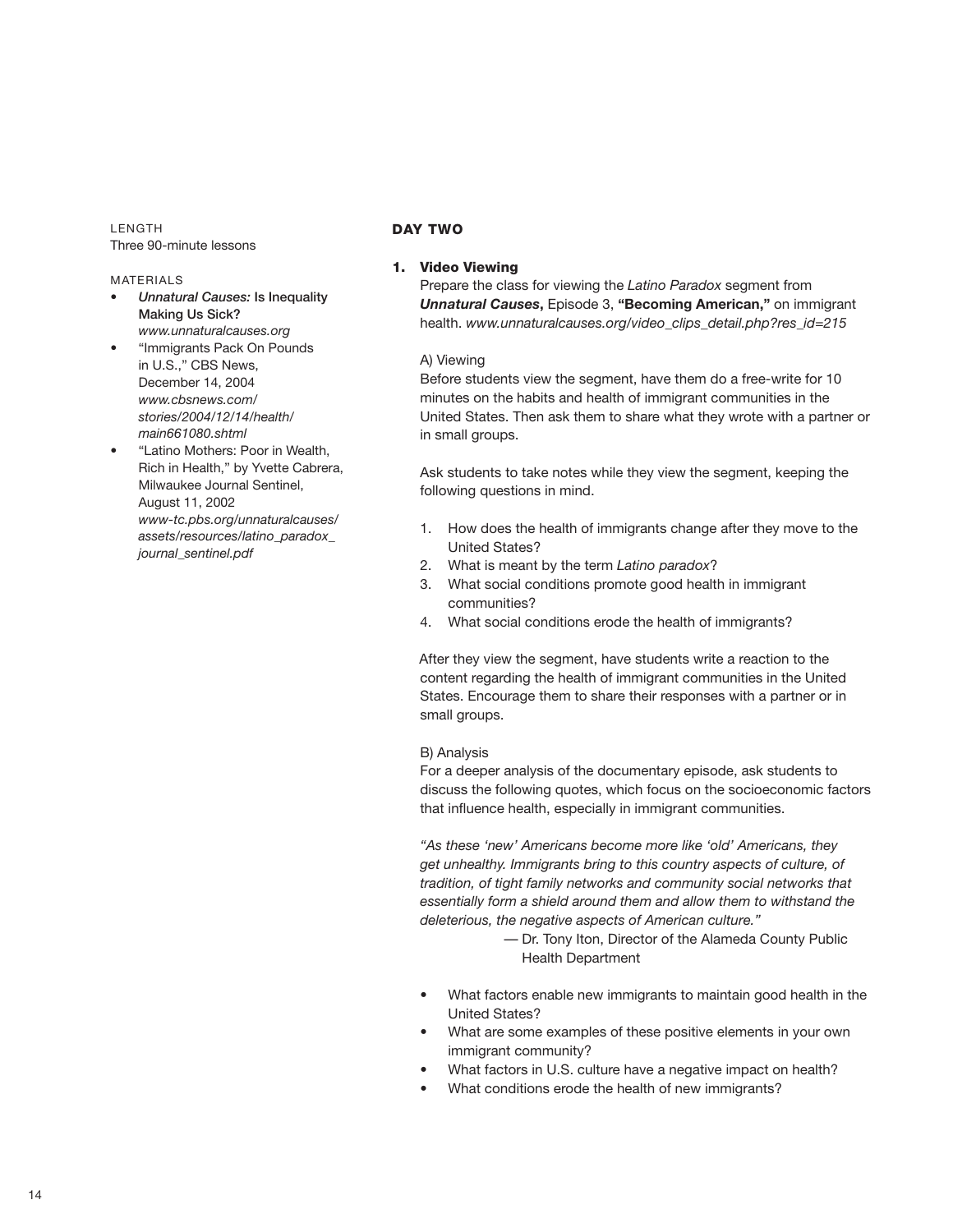*"In America, wealth pretty much equals health. When you're a new immigrant, the relationship between wealth and health is relatively loose. As you become more Americanized, that relationship becomes tighter and tighter and tighter."*

— Dr. Iton

- What is meant by "wealth pretty much equals health" in the United States?
- What are some examples of inequities in health?
- Why does the relationship between wealth and health become "tighter" for immigrants over time?
- How is the link between wealth and health manifested in different communities in your area?

#### **Homework Assignment**

Have students write a summary and reaction paper on the article **"Latino Mothers: Poor in Wealth, Rich in Health,"** by Yvette Cabrera, located at www-tc.pbs.org/unnaturalcauses/assets/resources/latino\_paradox\_ journal\_sentinel.pdf.

## DAY THREE

## 1. **Reading Activity**

Ask students to read the article "Immigrants Pack On Pounds in U.S.," about health changes in immigrant communities in the United States, located at

*www.cbsnews.com/stories/2004/12/14/health/main661080.shtml*

Before reading the article, students should work in pairs to complete the vocabulary chart.

| <b>Word</b>   | <b>Meaning</b> | <b>Example of Usage</b> |
|---------------|----------------|-------------------------|
| obesity       |                |                         |
| sedentary     |                |                         |
| acculturation |                |                         |
| leisure       |                |                         |
| weight gain   |                |                         |
| life span     |                |                         |
| lifestyle     |                |                         |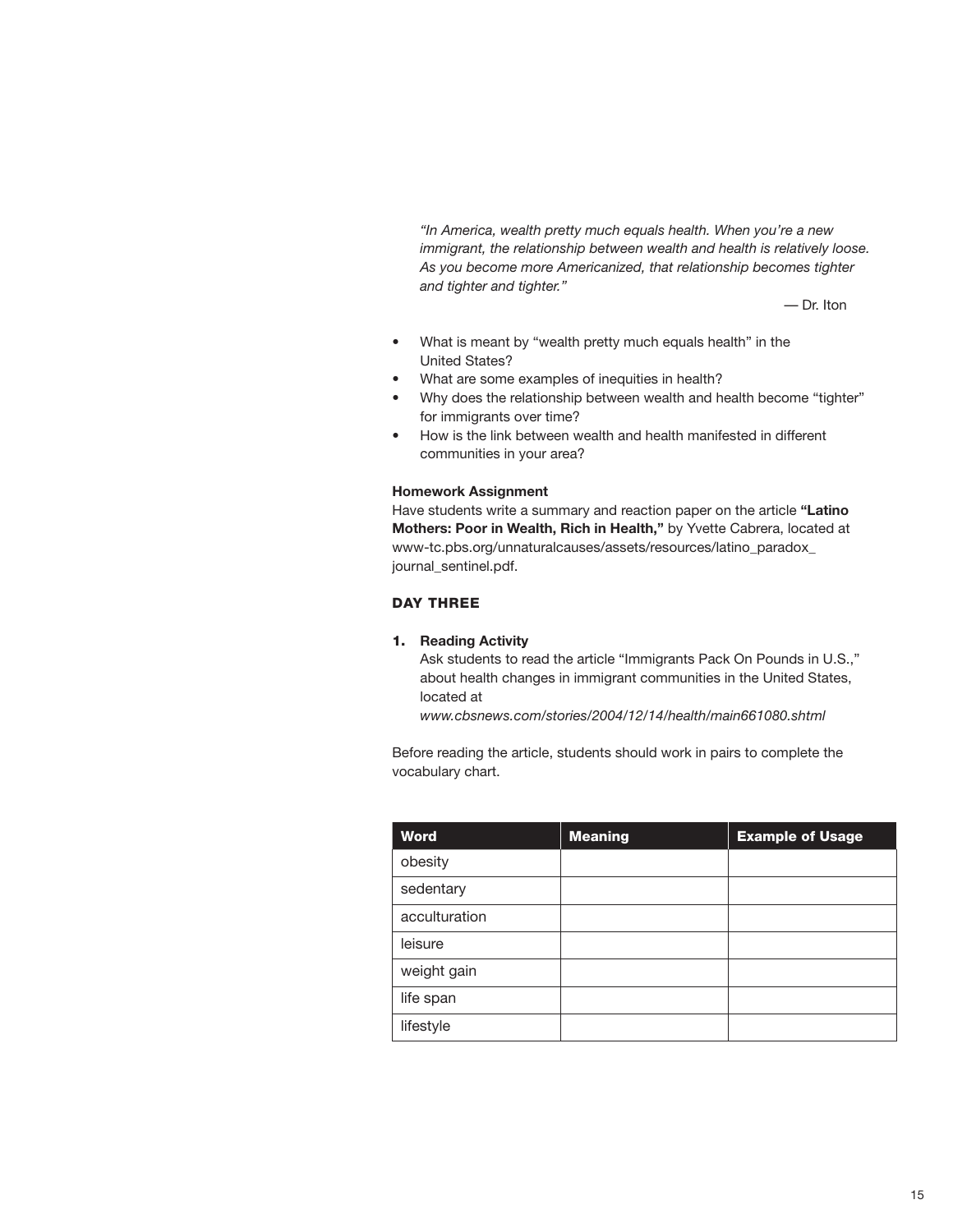After they read the article, ask students to answer the following comprehension questions.

- What does a new study reveal about the health of immigrants in the United States?
- What is the general health of immigrants when they arrive in the United States?
- When does weight gain and obesity first start to appear in immigrants?
- Why do immigrants experience weight gain after living in the United States?
- What healthy behaviors can be learned from new immigrants?

Ask students to share their personal reactions to the article with a partner or in small groups and then go on to discuss their personal observations and experiences in their own immigrant communities. Invite them to present their responses to the class.

#### **Homework Assignment**

#### **Web Research**

Have students explore different websites to obtain information on the nature of obesity, including its causes and effects. They can visit these health and medical sites to locate information and complete the chart.

- The Obesity Society promotes research, education and advocacy to better understand, prevent and treat obesity and improve the lives of those affected. *www.obesity.org*
- Obesity Action Coalition *www.obesityaction.org/home/index.php*
- *Healthfinder.gov* is the U.S. government gateway to reliable health information resources that have been selected by the U.S. Department of Health.

#### **Weight and Health**

| <b>Definition of Obesity</b> | <b>Causes of Obesity</b> | <b>Effects of Obesity</b> |
|------------------------------|--------------------------|---------------------------|
|                              |                          |                           |
|                              |                          |                           |
|                              |                          |                           |

Invite students to report their findings and reactions in class the next day.

Developed by **Ann Fontanella**, ESL Instructor at City COLLEGE OF SAN FRANCISCO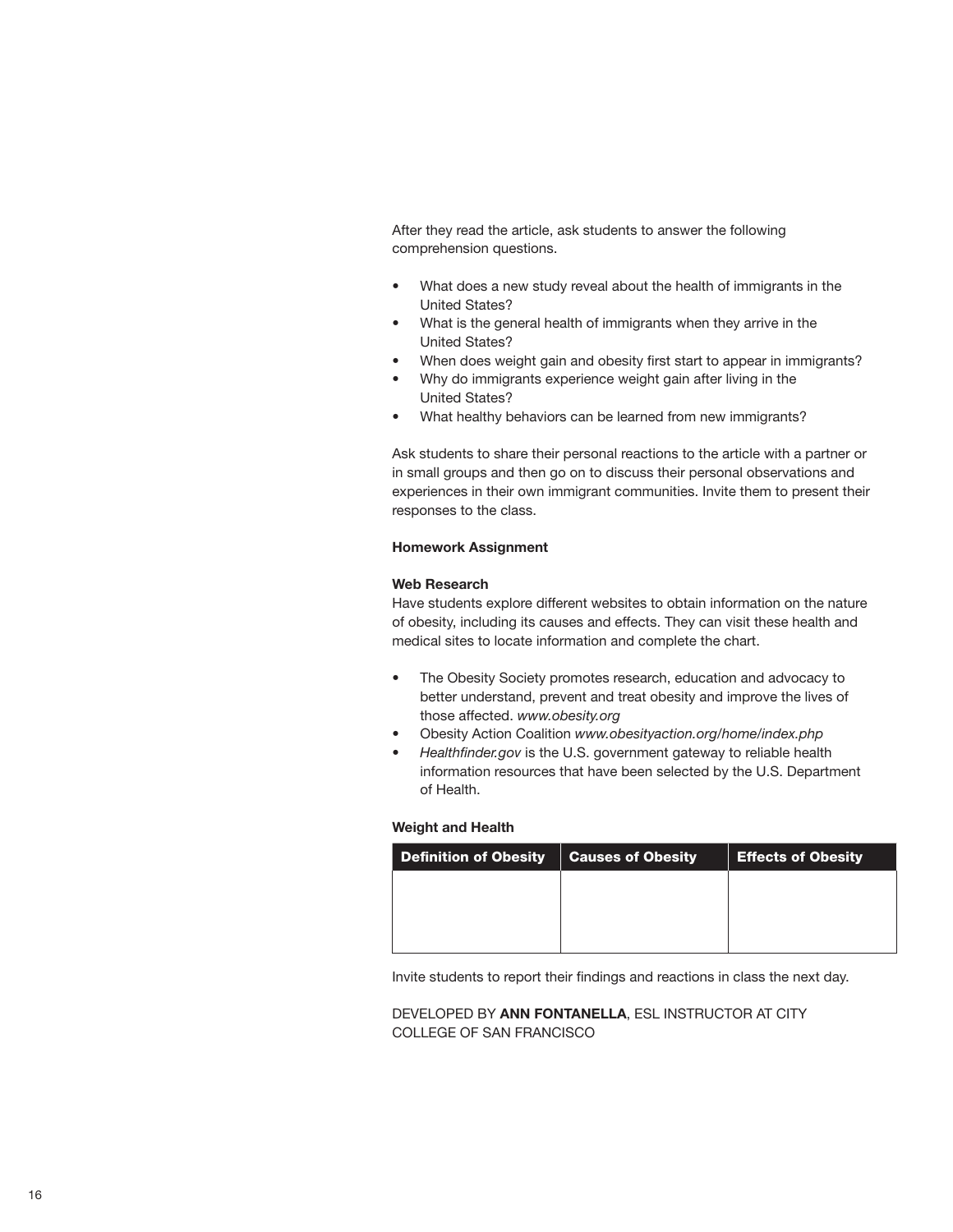## **This Place Matters: The Impact of Neighborhood on Health**

#### Aim

To raise students' awareness of the effects a neighborhood has on the health of its residents.

#### **OBJECTIVES**

At the end of this lesson, students will be able to:

- Describe the features of "healthy" and "unhealthy" neighborhoods.
- Analyze the causes and implications for the health of residents of "healthy" and "unhealthy" neighborhoods.
- Summarize their findings in writing.
- Present their findings orally.
- Assess oral presentations.
- Prepare questions for an interview.

#### TARGET GROUP

Intermediate to high-level ESL students (levels 4–8) (For the purpose of this lesson, the target group levels range from 1 through 8, with the following guidelines:  $1 =$  beginning,  $5 =$  intermediate,  $8 =$  advanced.) Lessons can also be adapted for 8<sup>th</sup>-through 12<sup>th</sup>-grade students on health and health education programs.

**LENGTH** Four 50-minute sessions

#### MATFRIAI<sub>S</sub>

Optional materials include photos of neighborhoods, drawing materials and a copy of the DVD *Unnatural Causes:* 

*Is Inequality Making Us Sick? www.unnaturalcauses.org*, Episode 5: "Place Matters" (video excerpts on neighborhood and health can be streamed at

*www.unnaturalcauses.org/video\_ clips.php?vid\_filter=Episode%20 5%20-%20Place%20Matters*

### **OVERVIEW**

In this lesson, students analyze why some neighborhoods are seen to be "attractive and healthy" and why others are seen to be "undesirable." The lesson continues by having students analyze the effects of neighborhoods on the health of those who reside in them. Why is it that place matters?

KOED education network

#### Day One

Invite students to think of a neighborhood that could be described as "healthy," "attractive" and "desirable."

Have students gather in groups of four or five, then ask them to compile a list of descriptors and features of such a neighborhood. Possible answers include:

- Trees
- **Shops**
- **Schools**
- Open spaces, such as parks and plazas

Invite the student groups to share what they came up with. Write their list on the board.

Encourage students to think of a neighborhood that could be described as "in decline," "unattractive" and "undesirable."

With students in their same groups, ask them to compile a list of descriptors and features of such a neighborhood. Possible answers include:

- Numerous liquor stores
- Few shops
- Boarded-up buildings
- Criminal activity

Again have the groups share their lists, writing them on the board.

To compare neighborhoods, draw on the following options. Option #1: Have students bring in pictures of neighborhoods.

Option #2: Have students draw pictures of neighborhoods.

### Option #3: Show a clip(s) from *Unnatural Causes: Is Inequality Making Us Sick?* Episode 5: "Place Matters." You can find excerpts at  *www.unnaturalcauses.org/video\_clips.php?vidfilter=Episode%20 5%20-%20Place%20Matters*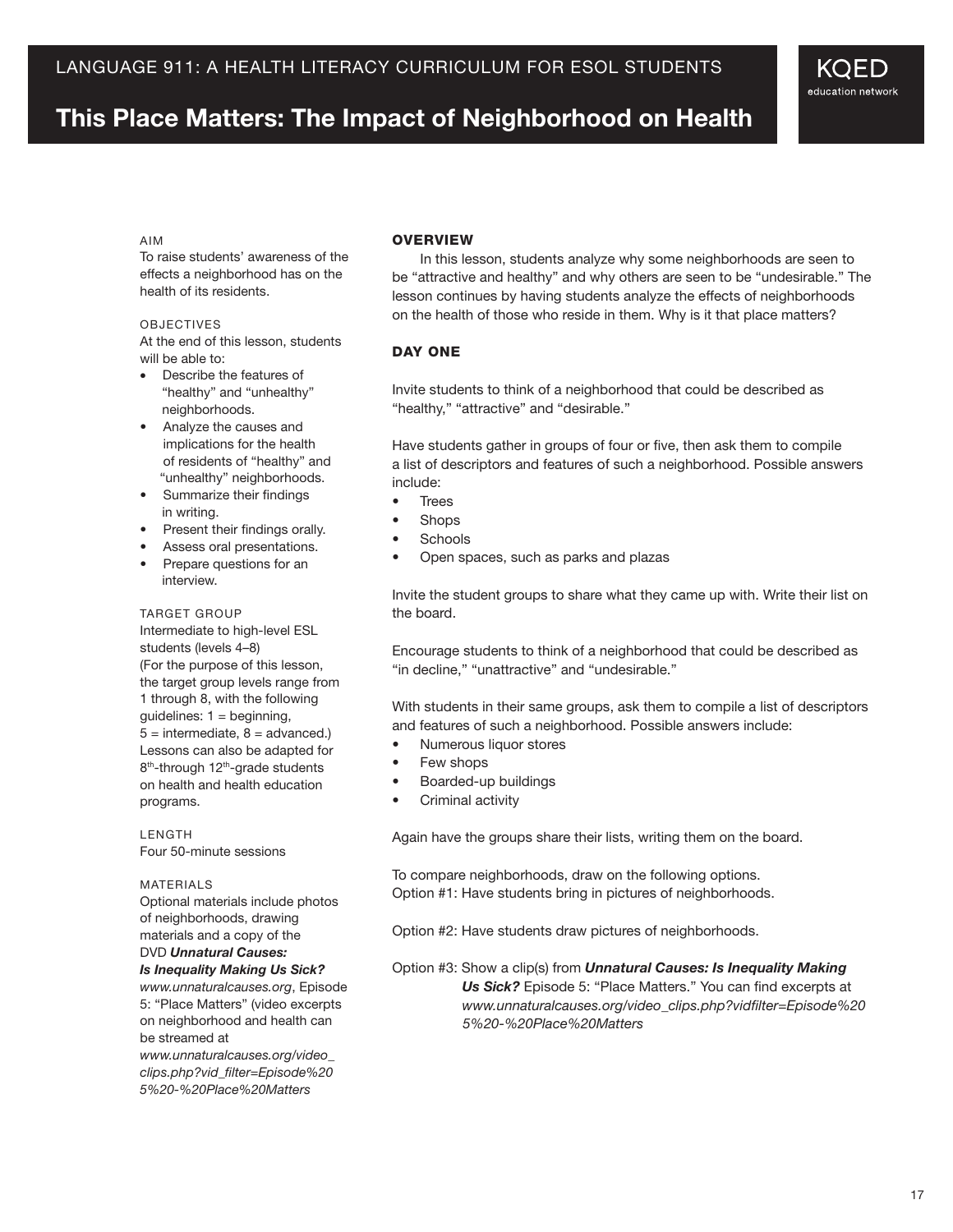## Day Two

Pose the following questions to the class:

- Why are some neighborhoods attractive and healthy? What are the reasons or causes?
- Why are some neighborhoods in decline and unattractive? What are the reasons or causes?

(The discussions prompted by these questions are not meant to be exhaustive and complete, but rather are meant to build schema for the subsequent activity.) Have each student group complete the following chart to help the students explore the reasons some neighborhoods are characterized as attractive and others are seen to be in decline.

| <b>Unattractive</b><br>neighborhood<br>features | <b>Reasons/causes</b> | <b>Attractive</b><br>neighborhood<br><b>features</b> | <b>Reasons/causes</b> |
|-------------------------------------------------|-----------------------|------------------------------------------------------|-----------------------|
| Boarded-up buildings                            | Foreclosures          | Parks                                                | Wealthy inhabitants   |
|                                                 |                       |                                                      |                       |
|                                                 |                       |                                                      |                       |
|                                                 |                       |                                                      |                       |
|                                                 |                       |                                                      |                       |

Distribute this second chart so that student groups can explore the effects that positive and negative features have on neighborhood residents. You might ask students to focus on the effects these factors have on health.

| <b>Unattractive</b><br>neighborhood<br>features | <b>Effects</b>          | <b>Attractive</b><br>neighborhood<br><b>features</b> | <b>Effects</b>         |
|-------------------------------------------------|-------------------------|------------------------------------------------------|------------------------|
| No grocery stores                               | Poor diet for residents | Recreation areas                                     | Exercise opportunities |
|                                                 |                         |                                                      |                        |
|                                                 |                         |                                                      |                        |
|                                                 |                         |                                                      |                        |
|                                                 |                         |                                                      |                        |

## DAY THREE

Have student groups choose a neighborhood in decline, real or imagined. Utilizing their charts from the previous activity, ask the groups to brainstorm the features of the neighborhood and the health effects these features have on the residents. In addition, have each group work on a proposal to improve the conditions of the neighborhood and the health of the residents.

**Homework:** Each group writes a summary of its findings, including the proposal for improving the neighborhood, to be presented to the class in an oral report.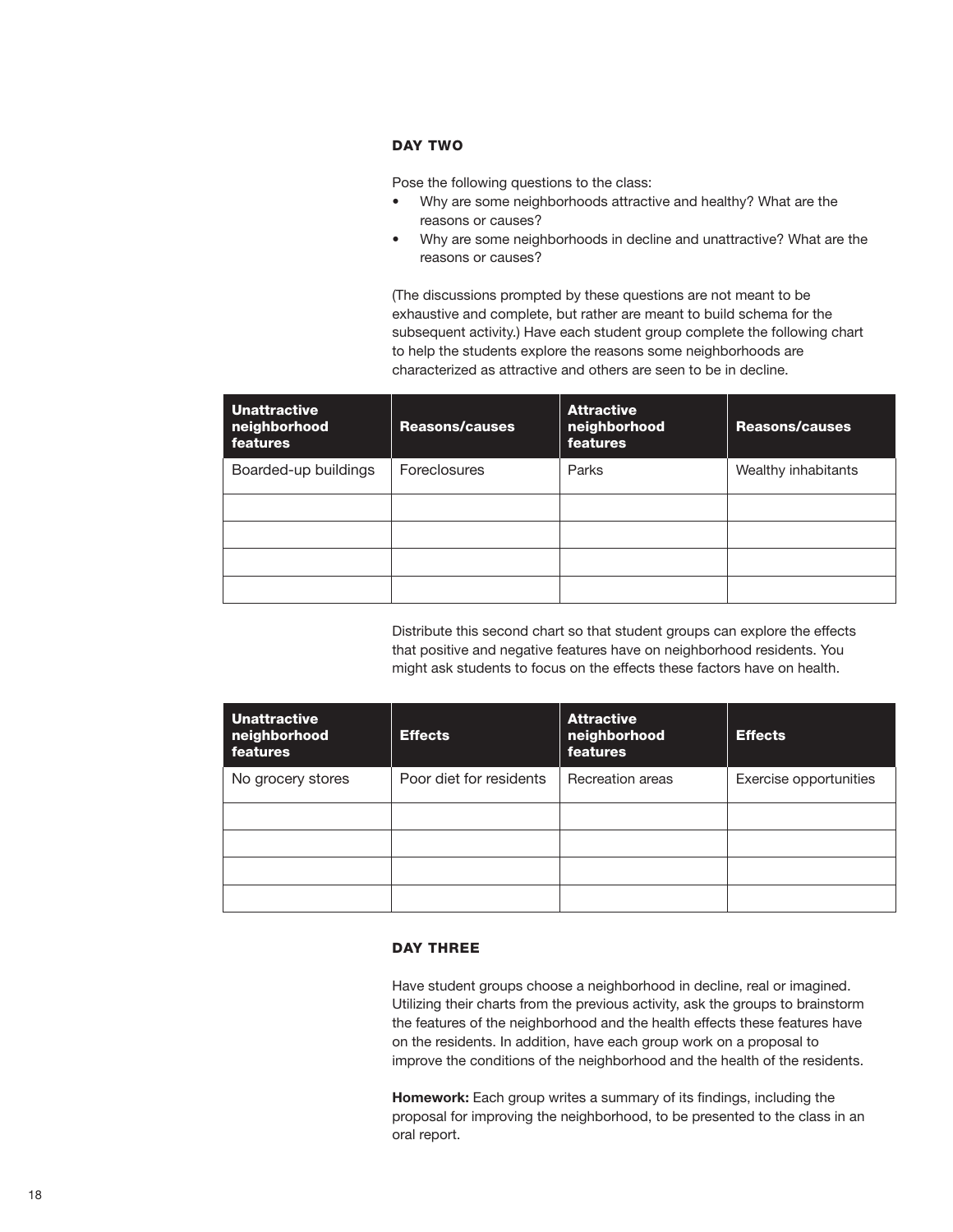## Day Four

#### **Oral Reports**

Student groups present their findings to the class. Invite the class to assess the presentations using the following guidelines:

Presenting group members \_\_\_\_\_\_\_\_\_\_\_\_\_\_\_\_\_\_\_\_\_\_\_\_\_\_\_\_\_\_\_\_\_\_\_\_\_\_\_\_

Neighborhood \_\_\_\_\_\_\_\_\_\_\_\_\_\_\_\_\_\_\_\_\_\_\_\_\_\_\_\_\_\_\_\_\_\_\_\_\_\_\_\_\_\_\_\_\_\_\_\_\_\_\_

| <b>Features of neighborhood</b> | <b>Effects on residents</b> | <b>Clarity and completeness</b><br>of presentation |
|---------------------------------|-----------------------------|----------------------------------------------------|
|                                 |                             |                                                    |

Share student assessments of the oral reports and decide on the strongest presentations.

#### **Contact Assignment**

Have students interview local government officials for primary research about neighborhoods in their area. Allow students to determine an area of focus for their interview and formulate appropriate questions.

#### Possible Areas of Focus:

- Are there any plans to improve the neighborhood? If so, what are they?
- Why do some neighborhoods have more resources and services than others have?

Students report back on their findings and compile a class report.

Developed by **Matt Holsten**, ESL Instructor at City College of San Francisco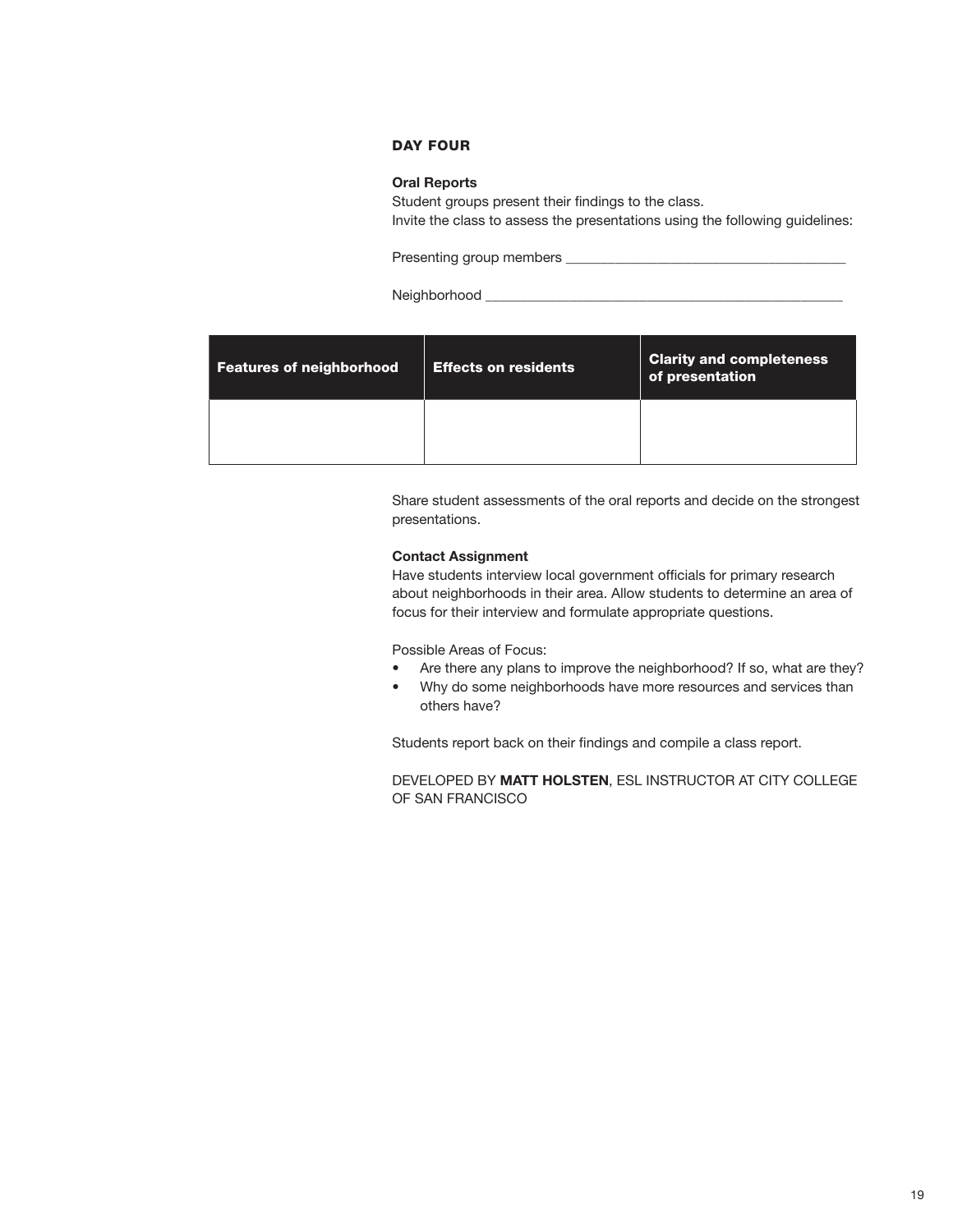## **Exploring Addiction**

#### Aim

To increase awareness of the causes and nature of addiction in the context of social and economic inequities and the impact of these factors on healthy living

#### **OBJECTIVES**

At the end of the session, students will be able to:

- A
- Examine the relationship between addiction and social and economic inequity.
- Compare genetic causes of addiction with social determinants.
- Explore reasons people make unhealthy choices.
- B
- Interpret a short passage.
- Infer new vocabulary.
- Learn that a verb plus an infinitive and a verb plus a gerund may mean different things.

#### TARGET GROUP

For the purposes of this lesson, the target group is low and middle intermediate learners, levels 4 and 5. (The target group levels range from 1 through 8, with the following  $guidelines: 1 = beginning,$  $5 =$  intermediate,  $8 =$  advanced.) Lessons can also be adapted for 8<sup>th</sup>-through 12<sup>th</sup>-grade students on health and health education programs.

#### **OVERVIEW**

In this lesson, students learn about the nature of drug and alcohol addiction and explore the issues in a broader social context.

## **ACTIVITIES**

**Warm-up:** Instructor brings in a cup of coffee, tea and/or hot chocolate and explains to the class, "I have to have a cup of coffee in the morning (tea, hot chocolate) before I do anything else. I'm addicted to coffee and caffeine." *or* "If I don't have coffee, I get a headache (feel sleepy, etc.)."

The teacher can ask, "Do you need to drink coffee in the morning? What happens if you don't?"

#### 1. **Vocabulary Preview**

Ask the students to read the following two paragraphs and choose the probable meaning of the underlined words.

My Uncle Tony was *addicted* to cigarettes for 18 years and then one day he decided to quit. His cigarette *addiction* was causing him to lose time at work because he had to stop to smoke during work hours.

He was able to quit smoking for two days, but he *relapsed* during the next day at work. He felt bad about smoking again, but he didn't give up and tried to quit again. This time he was successful. It took one week for the feelings of *withdrawal* to disappear, but after that he stopped feeling nervous and anxious, and he stopped missing cigarettes.

 *(original text by Amy Parker)*

#### 1. *addicted* probably means:

a. being physically and/or emotionally dependent on drugs or alcohol

b. being able to buy drugs or alcohol

#### 2. *addiction* probably means:

a. the state of being dependent on a substance

b. the state of being drunk or "high"

#### 3. *relapse* probably means:

- a. never to smoke or drink again
- b. to repeat or start the behavior again

#### 4. *withdrawal* probably means:

- a. continuing to feel good
- b. being without the addictive substance and feeling discomfort and/or pain as a result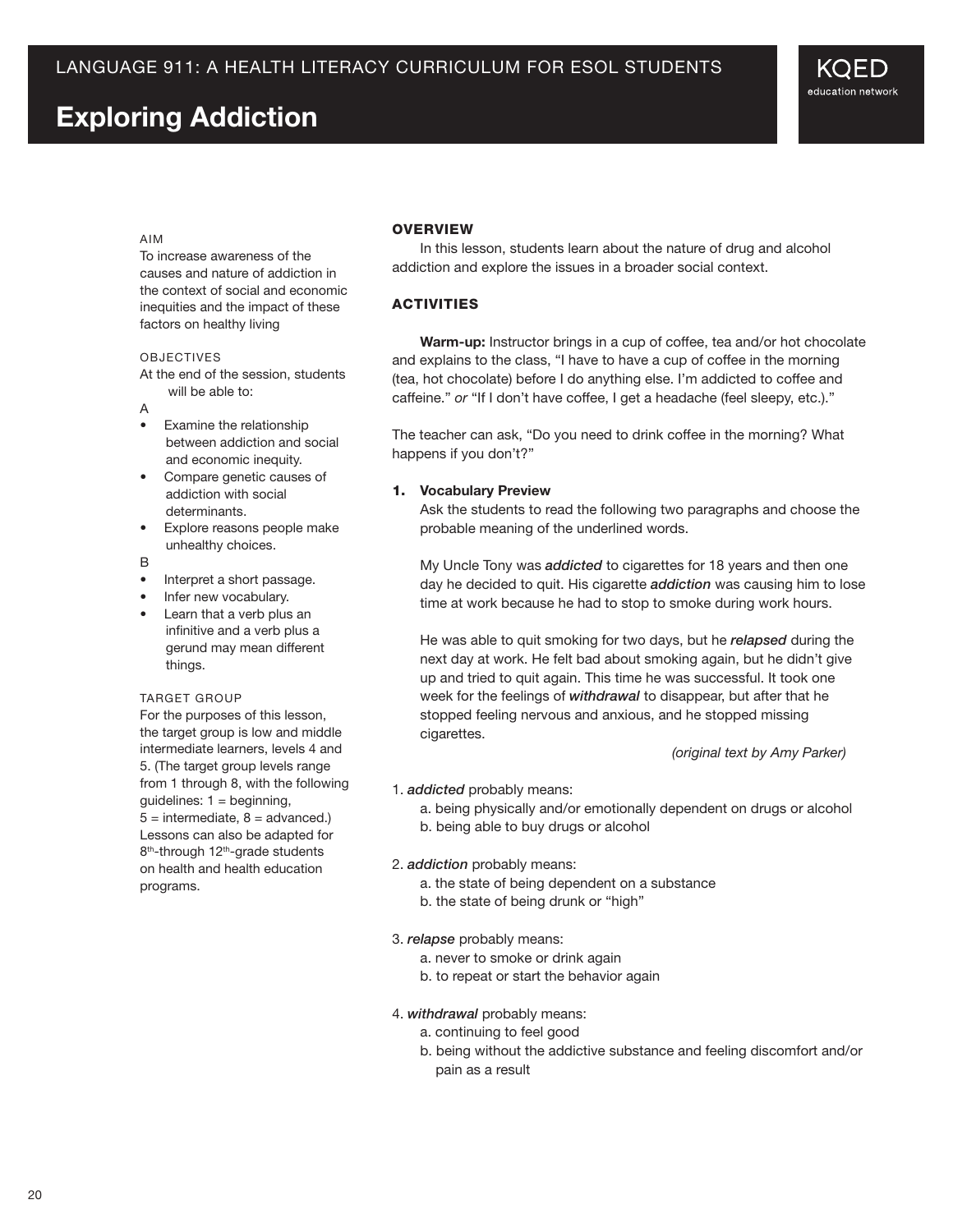LENGTH One 90-minute class

#### MATERIALS **The National Institute on Alcohol Abuse and Alcoholism** *www.niaaa.nih.gov* **American Diversity Report** *www.americandiversityreport.com* **Health Dialogues** *www.kqed.org/healthdialogues*

#### 2. **Grammar**

Tell students that verbs like *stop* and *forget* can take a gerund or an infinitive after them, but the meaning changes. Have them look at the chart. Ask them to read the five sentences below and circle the correct form in parentheses.

**stop + verb-ing** = quit doing something **stop + to verb** = stop in order to do something **forget + verb-ing** = do something but forget that you did it **forget + to verb** = forget to do something, not do something

- 1. In the United States, many smokers stop (to smoke/smoking) before they go into movie theaters and restaurants because smoking is not allowed inside many buildings.
- 2. Drug addicts may forget (to take care/taking care) of their family responsibilities. As a result, their children may not get the attention they need.
- 3. People may experience withdrawal if they stop (to take/taking) an addictive substance.
- 4. Someone who forgets (to take/taking) medication may take too much by mistake
- 5. People who stop (to smoke/smoking) often gain weight.

## 3. **Reading**

Ask students what they know about alcohol addiction, alcoholism, by choosing whether the statements are true or false. Then tell them to read the passage and check their answers.

- a. T F An alcoholic drinks because he/she is a bad person.
- b. T F Only poor people or minorities are alcoholics.
- c. T F Alcoholics are usually homeless and don't have jobs.
- d. T F Alcoholism is a disease.
- c. T F Alcoholism can be passed down from parents to children genetically.
- e. T F A person's lifestyle can sometimes lead to alcoholism.
- f. T F There is a cure for alcoholism.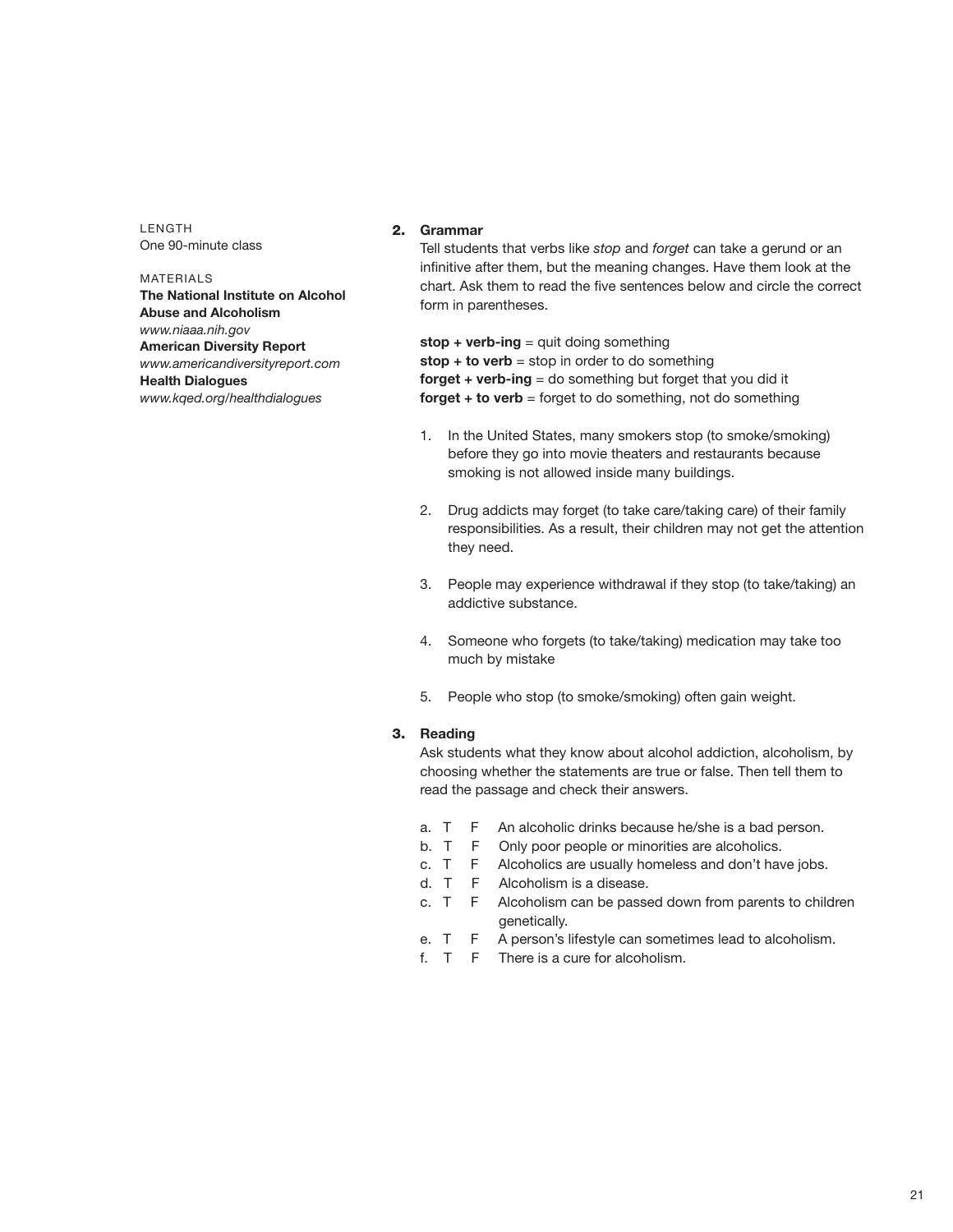a. Read the following passage about alcoholism and check your answers.

Alcoholism is a disease that changes a person's brain chemistry and behavior. An alcoholic is a person who is physically dependent on drinking and cannot stop. The pain of withdrawal can make it difficult for a person to stop drinking. This person is not a bad person, but is someone who is sick. The disease of alcoholism can run in families. That means if a family member has a problem with alcohol addiction, that person's children could become addicted to alcohol too.

However, where a person lives, how much stress a person has and other factors also may determine if a person becomes an alcoholic, so a person's environment and lifestyle are also important. One of the myths of addiction is that poor people and minorities are more likely to be addicts. However, anyone can become an alcoholic. Alcoholics are rich, poor, male and female. Some have successful careers and jobs, and some don't. Alcoholism affects people of all races and nationalities. Addiction is color-blind.

Is there a cure for alcoholism? No. However, getting help or treatment for the addiction can help a person stop drinking and start recovering. Recovery may not be easy. Very often people relapse, but this is normal and for some people part of the recovery process. Many people control this disease and lead happy, healthy lives.

 *(original text by Amy Parker)*

b. Compare the passage above with the following paragraph from *Unnatural Causes* and look again at your answers.

The choices we make are shaped by the choices we have. Individual behaviors — smoking, diet, drinking and exercise — do matter for health. But making good choices isn't just about self-discipline. Some neighborhoods have easy access to fresh, affordable produce; others have only fast food, liquor joints and convenience stores. Some have nice homes, clean parks, safe places to exercise and play, and wellfinanced schools offering gym, art, music and after-school programs; others don't. What government and corporate practices can better ensure healthy spaces and places for everyone?

 *(From Unnatural Causes Discussion Guide, page 6)*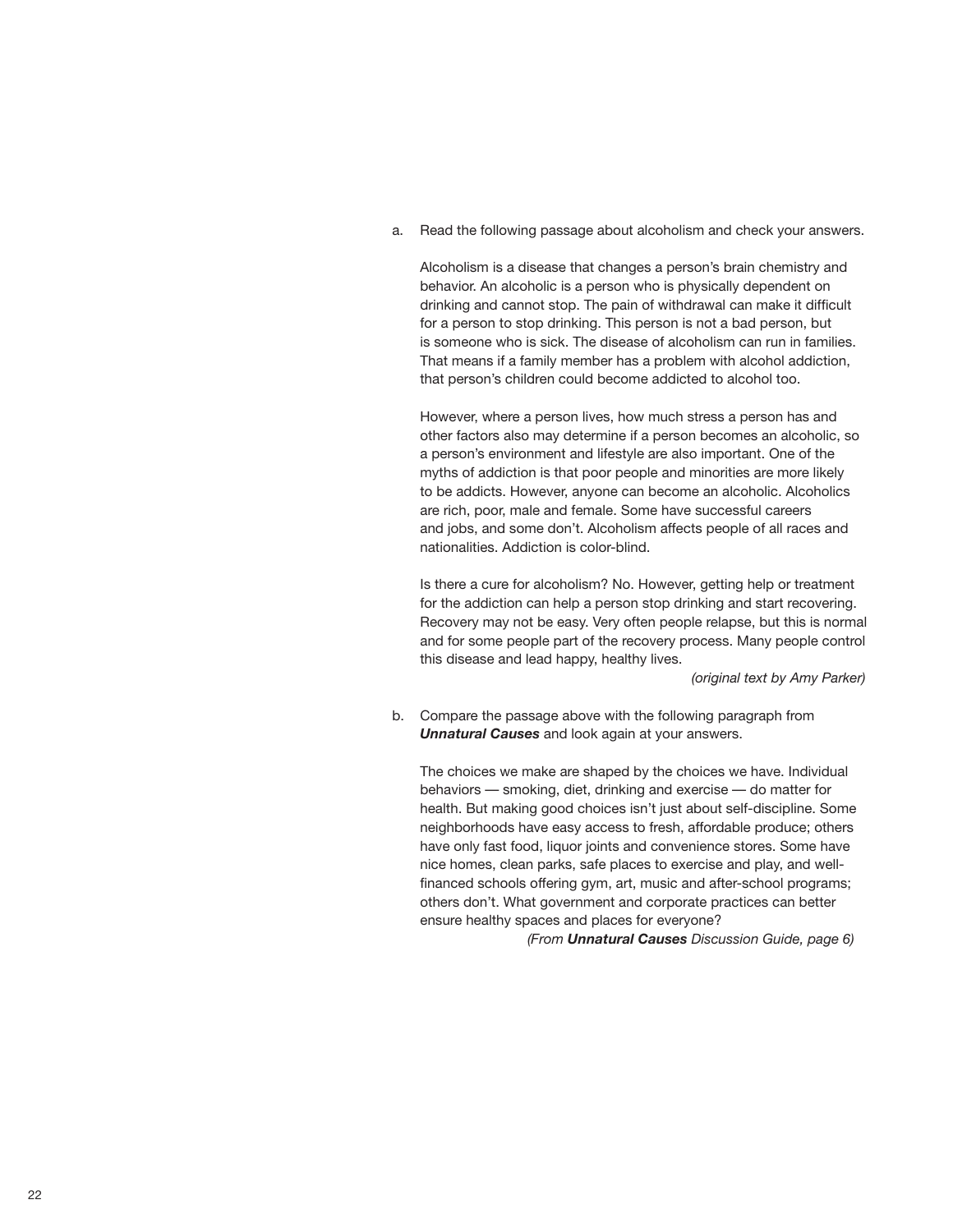## 4. **Discussion**

Ask the students if they were surprised by anything in the articles. Have them discuss the following questions with a partner or in small groups and compare the two paragraphs.

- a) If you answered "T" to 3b or 3c, why was that your answer?
- b) What substances do you know of that are addictive? **nicotine (cigarettes), alcohol …**
- c) Do you know anyone who is addicted to drugs or alcohol?
- d) Is drug and alcohol addiction a problem in your country?
- e) If you smoke, have you ever tried to stop smoking? What happened?
- f) How can people who live in neighborhoods that have easy access to fast-food restaurants and liquor stores try to change this situation?
- g) How does addiction hurt a community? What is the cost of addiction to the public?

## 5. **Homework**

Ask students to research the answers to the following questions and have them bring their answers to class.

- a) What are the signs that someone is addicted to drugs or alcohol?
- b) What kinds of treatment are recommended for alcoholism? For addiction to prescription drugs?
- c) What resources are available in your community for people to get help with addiction problems?

Developed by **Amy Parker**, ESL Instructor at Academy of **ART UNIVERSITY**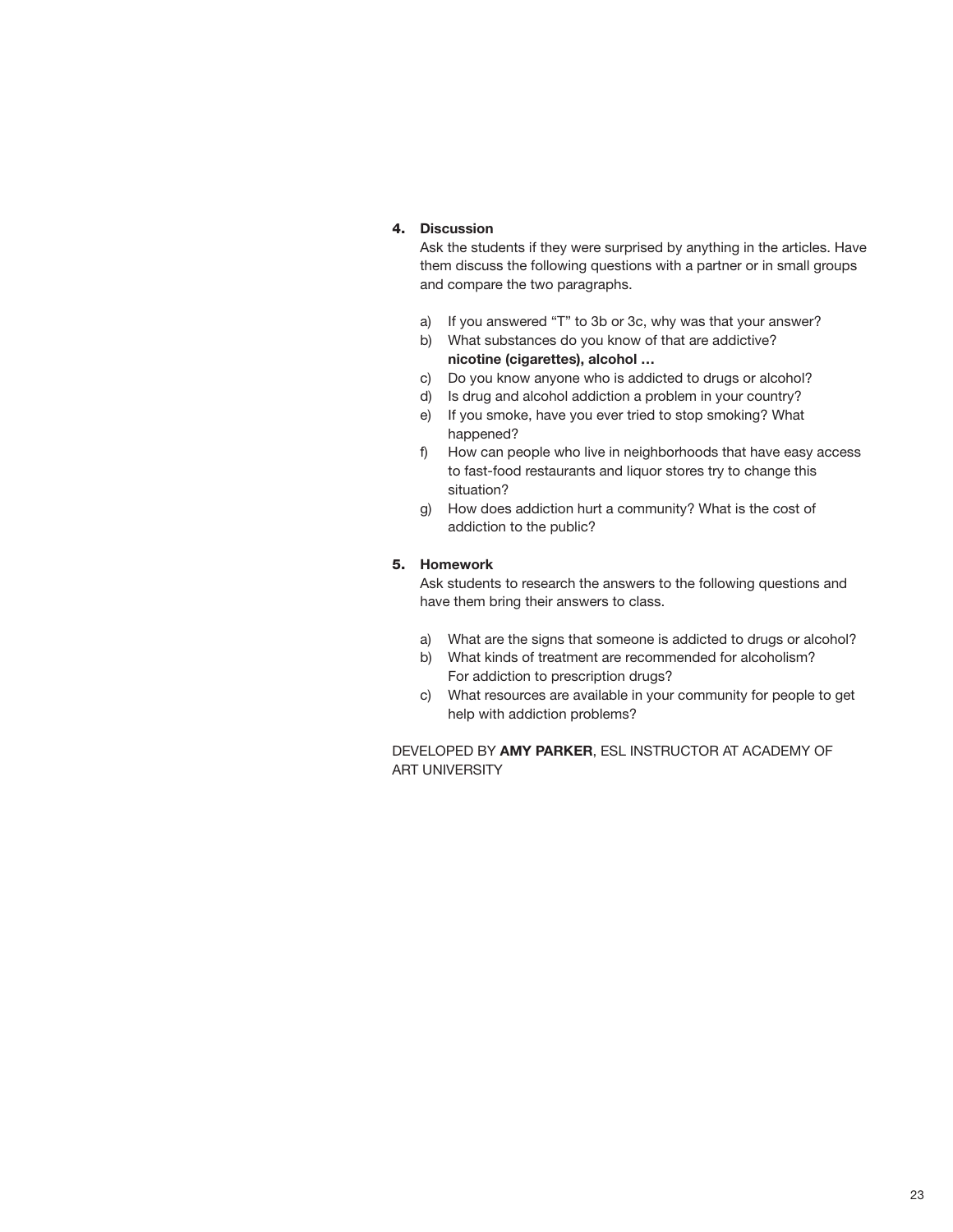## **Stress: The Bigger Picture**

## Aim

To have students gain an understanding of how they can try to control the amount of stress in their lives and live a healthier life as a result.

#### **OBJECTIVES**

At the end of the session, students will be able to:

- Discuss the social factors that impact ill-health.
- Examine the health implications of stress arising from specific situations.
- Read, interpret and analyze short paragraphs on health inequality.
- Learn new health related vocabulary.

#### TARGET GROUP

Intermediate to high-level ESL students, level 5 to level 9 Some of the activities in this lesson are suitable for level 5, but for the most part this lesson targets ESL learners at the advanced levels (levels 7 to 9). (For the purpose of this lesson, the target group levels range from 1 through 8, with the following guidelines:  $1 =$  beginning,  $5 =$  intermediate,  $8 =$  advanced.) Lessons can also be adapted for  $8<sup>th</sup>$ -through 12<sup>th</sup>-grade students on health and health education programs.

#### LENGTH Two 50-minute class periods

MATFRIAL<sub>S</sub>

• *Unnatural Causes: Is Inequality Making Us Sick?* (DVD); video clips and resources available at  *www.unnaturalcauses.org*

## **OVERVIEW**

In this lesson, students consider the social and economic causes of stress as well as the health implications of living with stress.

#### **ACTIVITIES**

#### DAY ONE

#### 1. Warm-up activity:

Begin by asking the class questions that may indicate symptoms of stress, such as:

 Do you have difficulty sleeping? Do you get headaches? Do you worry a lot? Other similar questions

2. Guide students to think about specific situations that cause stress by working together to review and add to the following list:

Losing a job Not having money to pay bills (financial problems) Difficulties at work Not having time to finish work/assignments Conflicts in scheduling Worrying about parents Not having friends or feeling isolated Not getting enough sleep Living in another city or country, away from home

Encourage students to think of other situations that can cause stress.

Working in groups of four, ask students to identify situations that have caused them stress and to share how they coped. They should also think about how stress has affected their health.

#### 3. Close reading and vocabulary exercise:

\_\_\_\_\_\_\_\_\_\_\_\_\_\_\_\_\_\_\_\_\_\_\_\_\_\_\_ \_\_\_\_\_\_\_\_\_\_\_\_\_\_\_\_\_\_\_\_\_\_\_\_\_\_\_

a) Ask students to read the following statements on stress, selected from different episodes of *Unnatural Causes.*

**From Episode 1, "In Sickness and in Wealth":** [People] have high levels of cortisol circulating in their blood. It's the same chemical that is released in human beings in response to stress. And when it is sustained at high levels, it starts having negative effects on cellular function and tissues. Those with less chronic stress caught fewer colds than those with more stress. While a cold virus may seem minor, it could signal more serious health problems.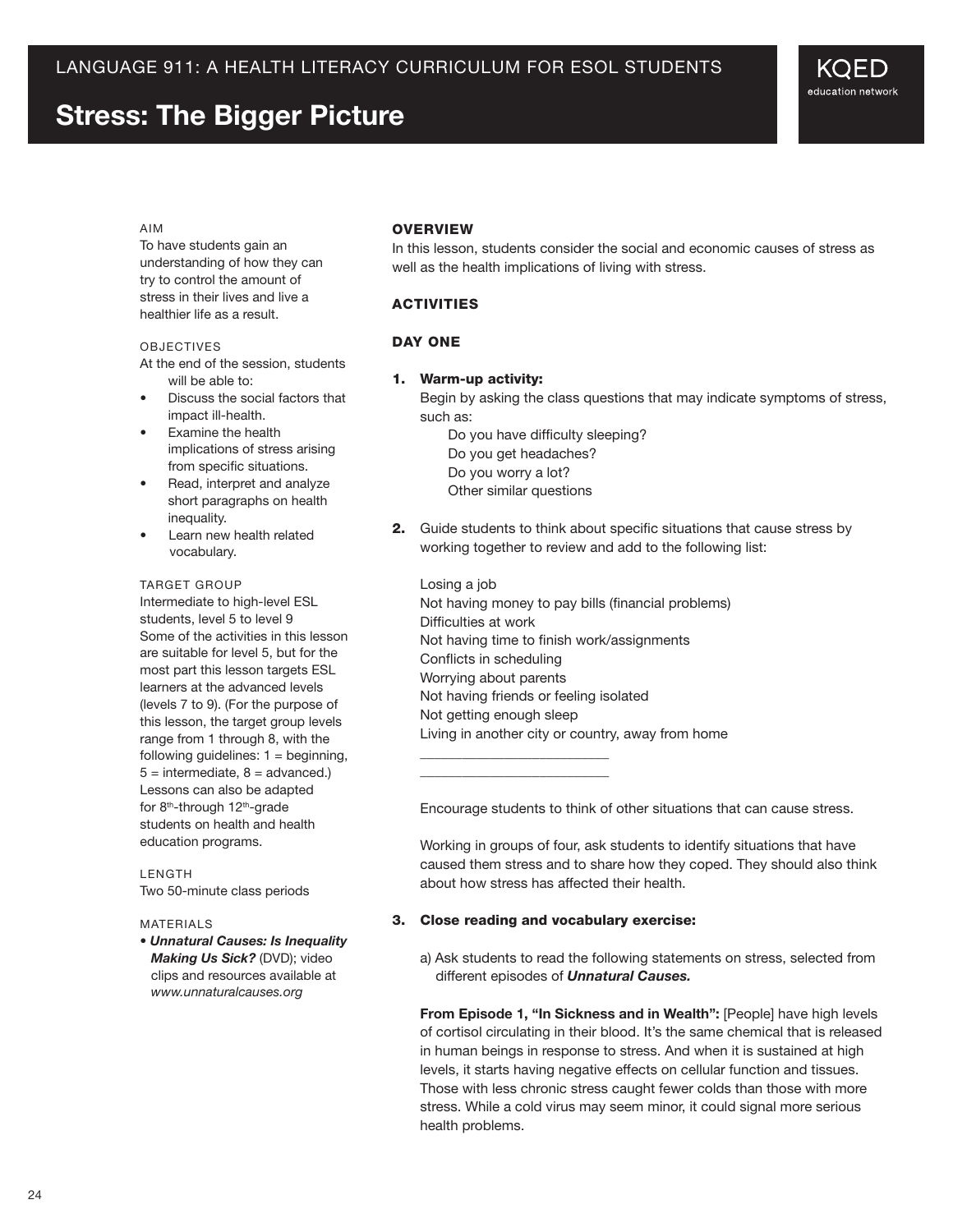**From Episode 2, "When the Bough Breaks":** And if that stress is chronic, constant, and you just can't escape it, over time that chronic stress, the chronic activation of that response, creates wear and tear on your body's organs and systems so that you create this overload on these systems so that they don't work very well.

**From Episode 4, "Bad Sugar":** And when stress hormones remain high, they continue to trigger production of glucose. Glucose builds up in the bloodstream, leading to diabetes.

**From Episode 5, "Place Matters":** When stress is chronic—when we're endlessly worried about our bills, our job, our children's safety—the body pumps out cortisol and adrenaline. But too much of these stress hormones over time can increase arterial plaque, raise blood pressure and weaken our immune system, increasing our risk for almost every chronic disease—including heart disease, ….

**From Episode 7, "Not Just a Paycheck":** High levels of cortisol can trigger increases in blood pressure, blood sugar and even inflammation—all risk factors for disease.

- b) Ask students to match these words with the definitions that follow them: stress \_\_\_ cortisol \_\_\_ stressor \_\_\_ glucose \_\_\_ chronic disease \_\_ adrenaline \_\_\_ immune system \_\_\_ inflammation \_\_\_
	- 1. System by which your body protects itself against disease
	- 2. Things that give you stress
	- 3. Continuous feelings of worry about your work or personal life
	- 4. Disease that continues for a long time and cannot be cured
	- 5. Blood sugar
	- 6. Stress hormone
	- 7. Chemical produced by the body that makes your heart beat faster
	- 8. Swelling and soreness on or in a part of your body
- 4. **Optional:** Screen a clip from *Unnatural Causes,* **Episode 2: "When the Bough Breaks,**" and suggest students take notes on the episode.

#### 5. **Close reading and vocabulary exercise**

Give students time to read the following paragraph carefully. Then have them work in groups of three or four to research the meaning and usage of the words listed in CHART A. They can use a dictionary if necessary.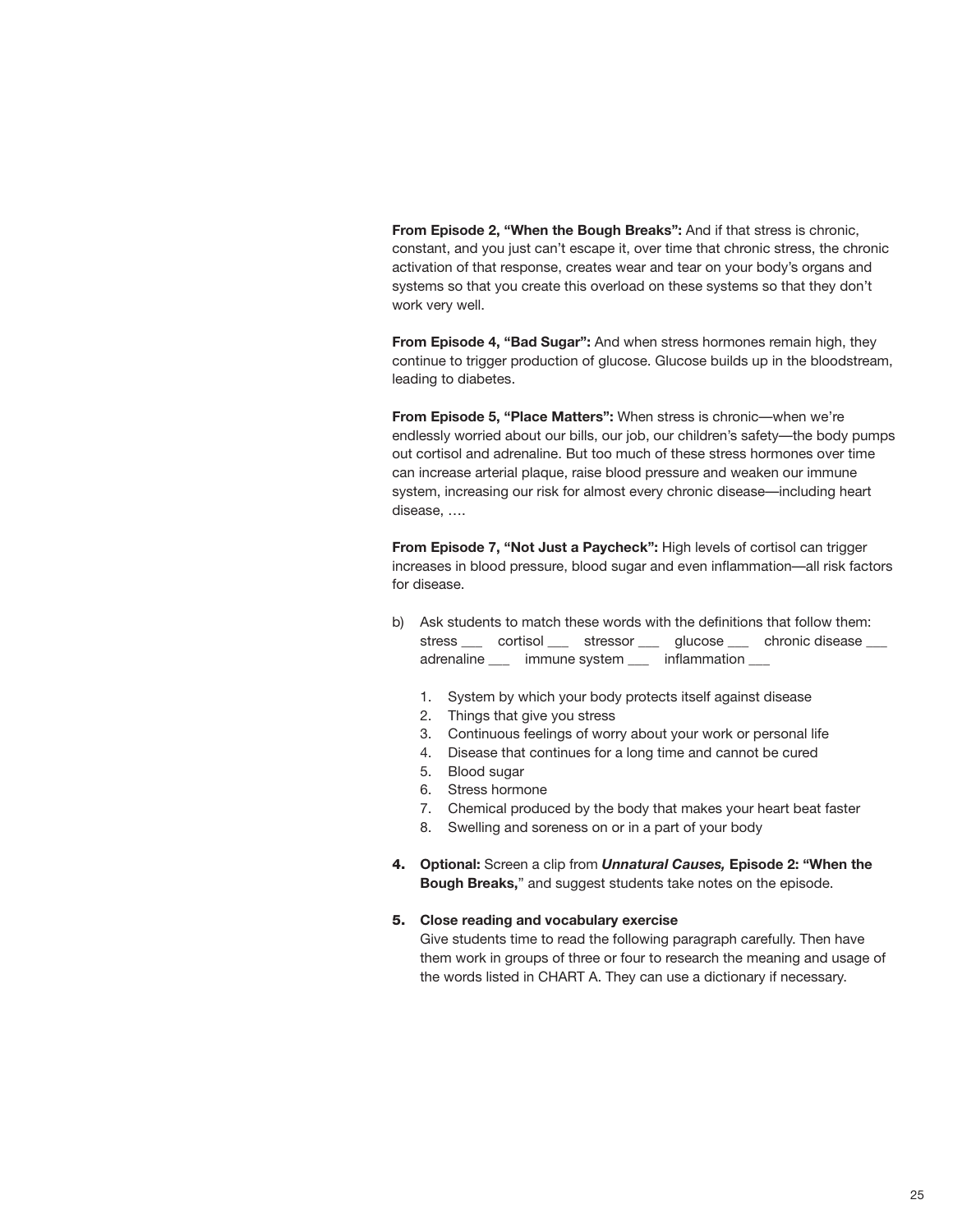Americans are obsessed with health. We spend more than twice what the average rich country spends per person on medical care, yet we have among the worst disease outcomes of any industrialized nation and the greatest health inequalities. It's not just the poor who are sick. Even the middle classes die, on average, almost three years sooner than the rich. At every step down the socioeconomic ladder, African Americans and Native Americans often fare worse than their white counterparts. Interestingly, that's not the case for most new groups of immigrants of color. Recent Latino immigrants, for example, though typically poorer than the average American, have better health. But the longer they live here, the more their health erodes. Those on the top have the most access to power, resources and opportunity and therefore the best health. Those on the bottom are faced with more stressors—such as unpaid bills, jobs that don't pay enough, unsafe living conditions, exposure to environmental hazards, lack of control over work, worries over children—and [have] the fewest resources available to help them cope.

#### *Source: From Unnatural Causes*

| <b>Word</b>    | <b>Meaning</b> | <b>Example or Usage</b> |
|----------------|----------------|-------------------------|
| discrimination |                |                         |
| environmental  |                |                         |
| erode          |                |                         |
| exposure       |                |                         |
| hazard         |                |                         |
| inequality     |                |                         |
| obsess         |                |                         |
| socioeconomic  |                |                         |

#### **Chart A**

Working in the same groups, ask students to discuss and respond to the following questions:

- 1. What reasons can you give for the differences in health between the middle and upper classes?
- 2. Why do you think recent Latino immigrants have better health when they first come to America?
- 3. What changes can people make in the way they live to improve their health and life expectancy?

Have students share their answers with the class and write the responses on the board.

#### 6. **Homework —** free writing exercise

Have students write freely on what they have learned about the factors that affect their health.

Developed by **Catherine Hartman** and **Cora Chen**, ESL Instructors at City College of San Francisco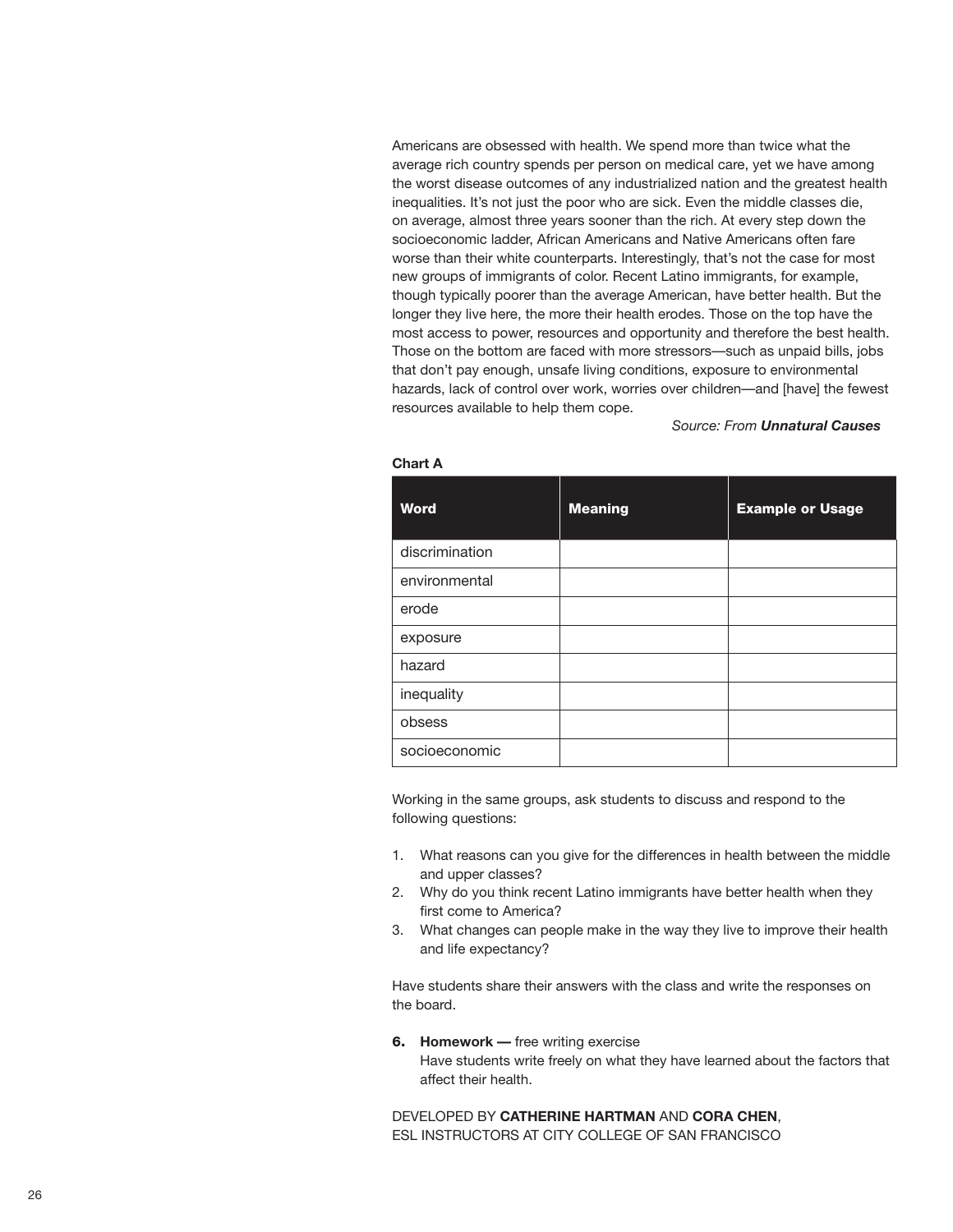## **Stress: Taking Control**

#### Aim

To have students gain an understanding of how they can try to control the amount of stress in their lives and live a healthier life as a result.

#### **OBJECTIVES**

At the end of this lesson, students will be able to:

- Respond to questions about their health.
- Conduct interview-style surveys in the classroom.
- Summarize and reflect on answers gathered in surveys.
- Design a weekly plan of action for reducing stress.

#### TARGET GROUP

Intermediate to high-level ESL students, level 5 to level 9 Some of the activities in this lesson are suitable for level 5, but for the most part this lesson targets ESL learners at the advanced levels (levels 7 to 9). (For the purpose of this lesson, the target group levels range from 1 through 8, with the following guidelines:  $1 =$  beginning,  $5 =$  intermediate,  $8 =$  advanced.) Lessons can also be adapted for 8<sup>th</sup>-through 12<sup>th</sup>-grade students on health and health education programs.

#### **LENGTH**

One 50-minute class period

#### **OVERVIEW**

In this lesson, students consider the health implications of living with stress and devise an action plan for reducing stress in their lives.

### **ACTIVITIES**

- 1. Ask students to respond to the following questionnaire about their health and lifestyle and to write a brief paragraph summarizing how they would describe their health.
- How many hours a day do you sit? Move?
- Do you exercise?
- How do you deal with stress?
- Do you feel you are a healthy person?
- For me to be healthy, I need to ...

Have them share their writing in small groups.

#### 2. Survey

Moving around the classroom, students ask each other the questions in CHART B on ways to reduce stress in their lives. In small groups, students summarize and reflect on the data retrieved from their surveys, then report their findings to the class.

#### **Chart B**

| <b>Name</b> | What do you do now<br>to help with stress? | What could you<br>change to make your<br>life less stressful? |
|-------------|--------------------------------------------|---------------------------------------------------------------|
|             |                                            |                                                               |
|             |                                            |                                                               |
|             |                                            |                                                               |
|             |                                            |                                                               |

#### **3. Lifestyle Changes**

Suggest that students fill out a weekly planner on ways to release stress and improve their health.

| <b>Action</b><br>Plan | <b>Monday</b> | <b>Tuesday</b> | Wednesday   Thursday | <b>Friday</b> | <b>Saturday</b> | <b>Sunday</b> |
|-----------------------|---------------|----------------|----------------------|---------------|-----------------|---------------|
| Exercise              |               |                |                      |               |                 |               |
| Diet/Food             |               |                |                      |               |                 |               |
| Fun things<br>to do   |               |                |                      |               |                 |               |

Share charts in small groups. Check on students' progress after one week to see if they are following their action plan.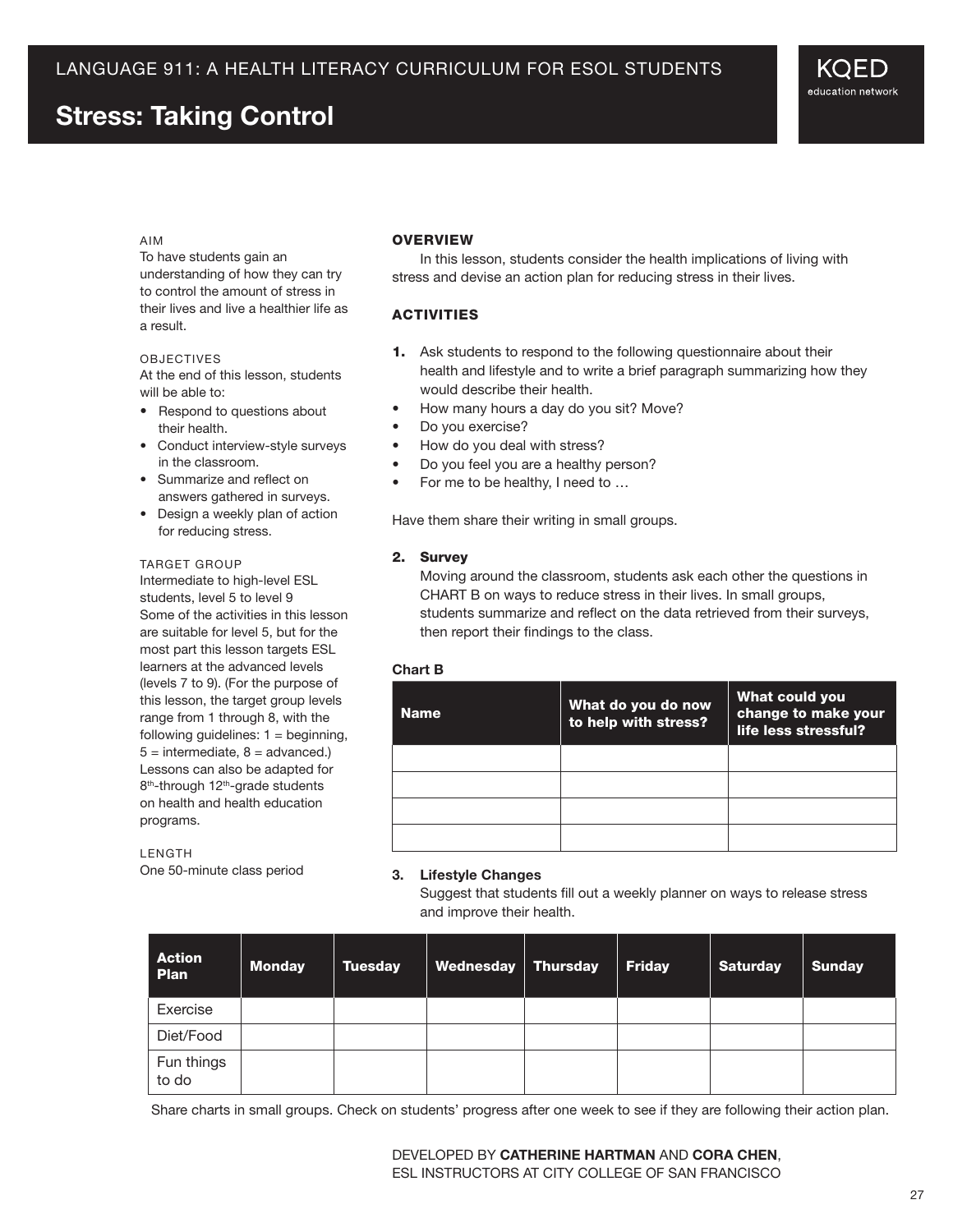## **Talking About Medicines**

#### Aim

To raise students' awareness of different approaches to medical conditions and different treatment practices in the U.S. and their native countries.

#### **OBJECTIVES**

At the end of the session, students will be able to:

• Discuss medical remedies from their native countries and other cultures

#### TARGET GROUP

Low Intermediate-Intermediate level 4 to level 6 (For the purpose of this lesson, the target group levels range from 1 through 8, with the following quidelines:  $1 =$  beginning,  $5 =$  $intermediate, 8 = advantage.$ Lessons can also be adapted for 8th-through 12th-grade students on health and health education programs.

LENGTH One 90-minute class period

MATERIALS Realia: common remedies, first aid items

## **OVERVIEW**

In this lesson, students discuss medicinal treatments in different countries. They compare common remedies used in different cultures and reflect on how they have changed medical treatments since coming to the U.S.

## **ACTIVITIES**

- 1. Ask students to work in groups and share common remedies used in their cultures.
- 2. Bring in items from instructor's "first aid kit." Tell students the names and use for each. If instructor is knowledgeable, bring in items which may be used in target countries' treatments, e.g., ginger for nausea. Ask students:
	- If they use the items in their countries.
	- What symptoms they are used for.

Welcome comparisons and contrasts.

**3.** Ask students to interview each other about treatments from their native countries for the following symptoms. (See list of possible other symptoms.)

|             | Ha (Vietnam) |  |  |
|-------------|--------------|--|--|
| Stomachache | Ginger       |  |  |
| Sore throat |              |  |  |
| Fever       |              |  |  |
| Itchy eyes  |              |  |  |
| Headache    |              |  |  |

**Note:** Other physical problems could be selected such as runny nose, sneezes, hiccups, soreness, breathing difficulty, fatigue, cuts, bee stings, sun burn, toothache, canker sores, nosebleed, mosquito bites, earaches, acne, cuts, athlete's foot, bad breath.

4. Reassemble as a class. Ask students to share other remedies used in their countries and write the treatments in a large chart so that all students can see similarities with and differences from their own cultures.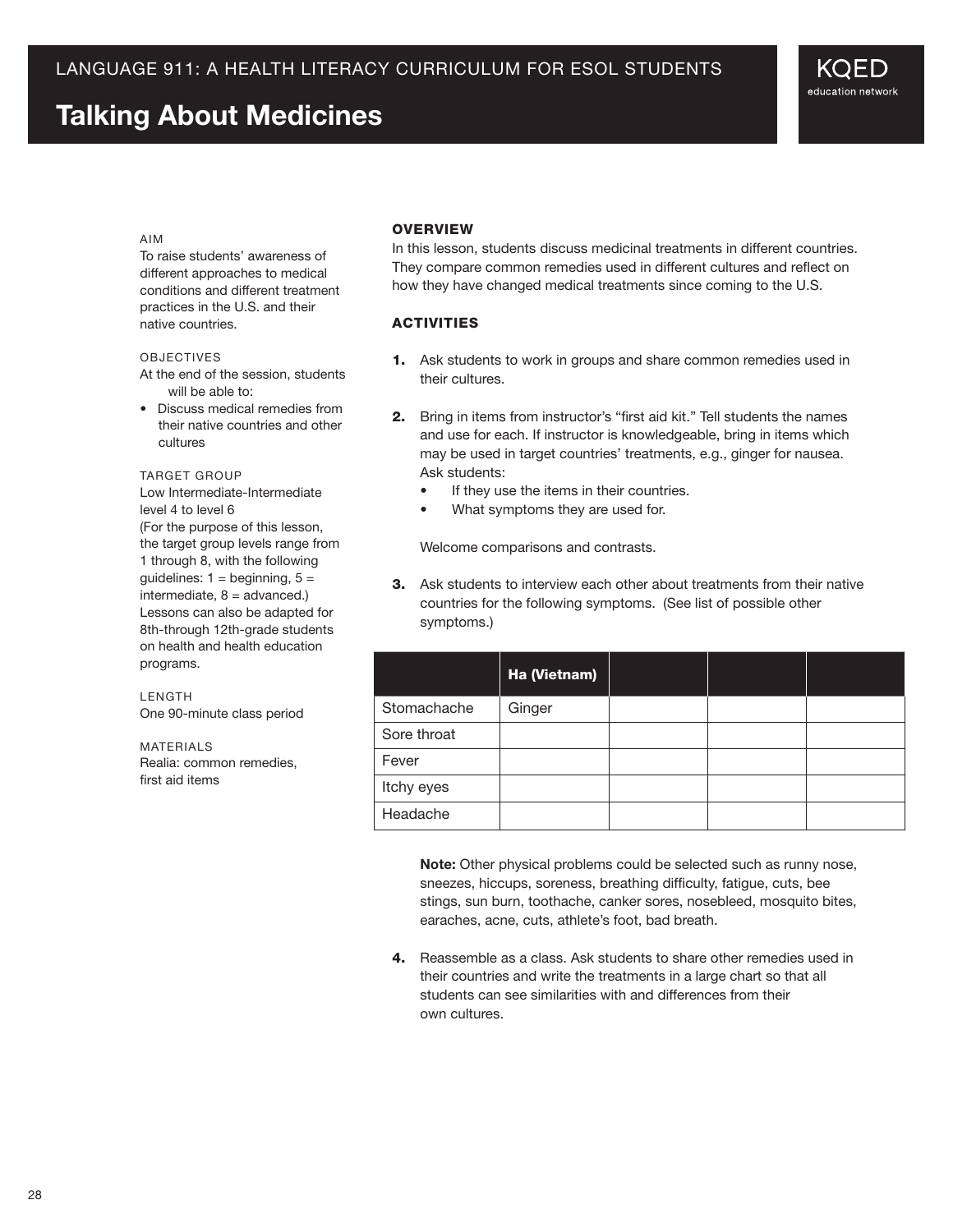**5.** Ask students to articulate their findings. For example:

| <b>I</b> UI CAGIIINIC. |                                                                |                                               |                                                                              |
|------------------------|----------------------------------------------------------------|-----------------------------------------------|------------------------------------------------------------------------------|
|                        |                                                                |                                               | "The way they treat ___________(health problem) in ___________ is the same   |
|                        | as/different from the way we do it at home."                   |                                               |                                                                              |
|                        |                                                                |                                               | "I'm excited to learn that people from ____________ use the same remedies as |
|                        | people in my area to take care of __________(health problem)." |                                               |                                                                              |
|                        |                                                                |                                               | "It's interesting to find out that people from __________ (place) _________  |
|                        | use                                                            | (ingredient) to (action) to care for a person |                                                                              |
|                        | with ____________ (health problem)."                           |                                               |                                                                              |

6. Ask students to interview each other about medical treatments in their native countries.

Possible questions:

- Who do you go to in your native country to get medicines?
- How are the medicines packaged to take home?
- Are the medicines always pills or a drink?
- Does the patient need to help prepare medicines?
- Are medicines affordable?
- Is there anything else you would like to tell me about this topic?

Share responses with the whole group.

Ask students to interview each other and compare how they have changed medical treatments since coming to the U.S.

- Who do you go to in the United States to get medicines?
- What changes have you made in medical treatments?
- Do you think it is for the better?
- Do you think it is has been harmful? In what ways?

#### Reassemble as a class.

Ask each student pair to report one or two discoveries about medical treatments. Compare and contrast students' differing views about what is good medicine. Discuss whether they would use native medicines and/or U.S. medicines or a combination.

#### Developed by **Kim Lee**, ESL Instructor at City College of San Francisco